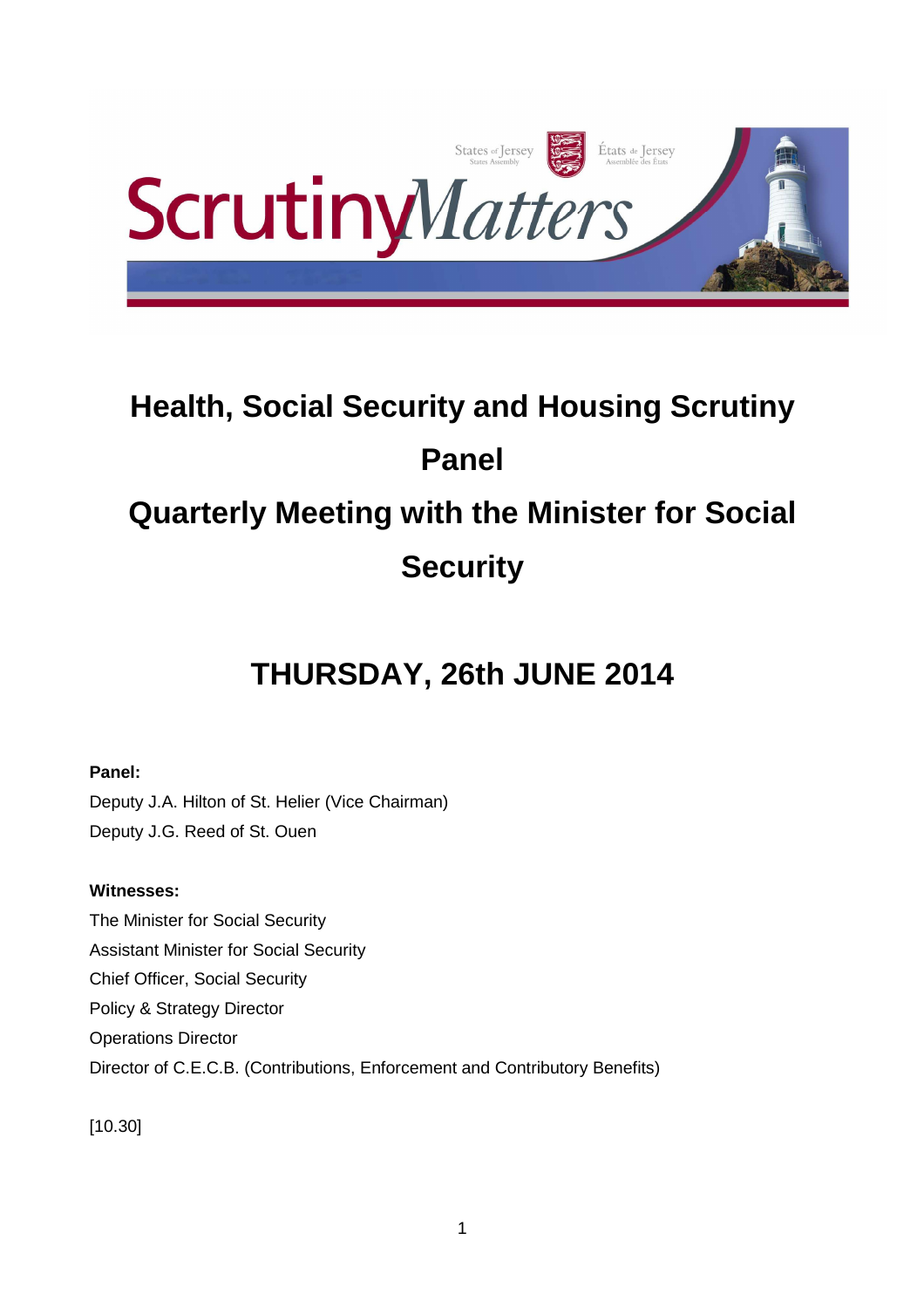#### **Deputy J.A. Hilton of St. Helier (Vice Chairman):**

Good morning and welcome to the Health, Social Security and Housing Scrutiny Panel. We will start by introducing ourselves. I am Deputy Jacqui Hilton, Vice Chair of the panel.

#### **Deputy J.A. Hilton:**

Thank you. I would like to start by drawing the public's attention to the notice on the seat. Thank you. I would also like to offer the apologies of the Deputy of St. Peter who is currently unwell. We would like to start, Minister, by asking you what you believe is the most significant achievement you have made as Minister for Social Security in this term of office.

#### **The Minister for Social Security:**

I would probably flag up long-term care benefit. Introducing the benefit. The States had, of course, agreed in principle to introducing the benefit but we are only literally days away now from paying out the first of the new long-term care benefit from 1st July, and I think it is a reflection on the work of the department that we have managed to work with Health and Social Services doing the assessments of those currently in care and working with Tax to introduce the new contribution for long-term care. So really it has been joined up work between 3 departments but I suppose that would be, I would say, probably the thing I am proudest of.

#### **Deputy J.A. Hilton:**

Thank you. That leads us very nicely into our first question. The long-term care scheme is going live on 1st July 2014, as you just said, can you tell us whether it is on target to start taking payments from January 2015?

## **The Minister for Social Security:**

Of course that is where we are working with the Tax Office. The notices to advise people who currently pay through the I.T.I.S. (Income Tax Instalment System) scheme will be sent out towards the end of the year so that they are aware that the new contribution at 0.5 per cent commences from 1st January, and those who pay in instalments, like half-yearly instalments, particularly the pensioners who pay, will be advised separately as and when they are in contact with Tax Office. So that side of it is the Tax Office, they are doing the informing the public.

#### **Deputy J.A. Hilton:**

So as far as you are concerned everything is going well and is on track?

#### **The Minister for Social Security:**

As far as I am concerned, I do not know if any officer has any concern but I think it is all on track as far as I am concerned.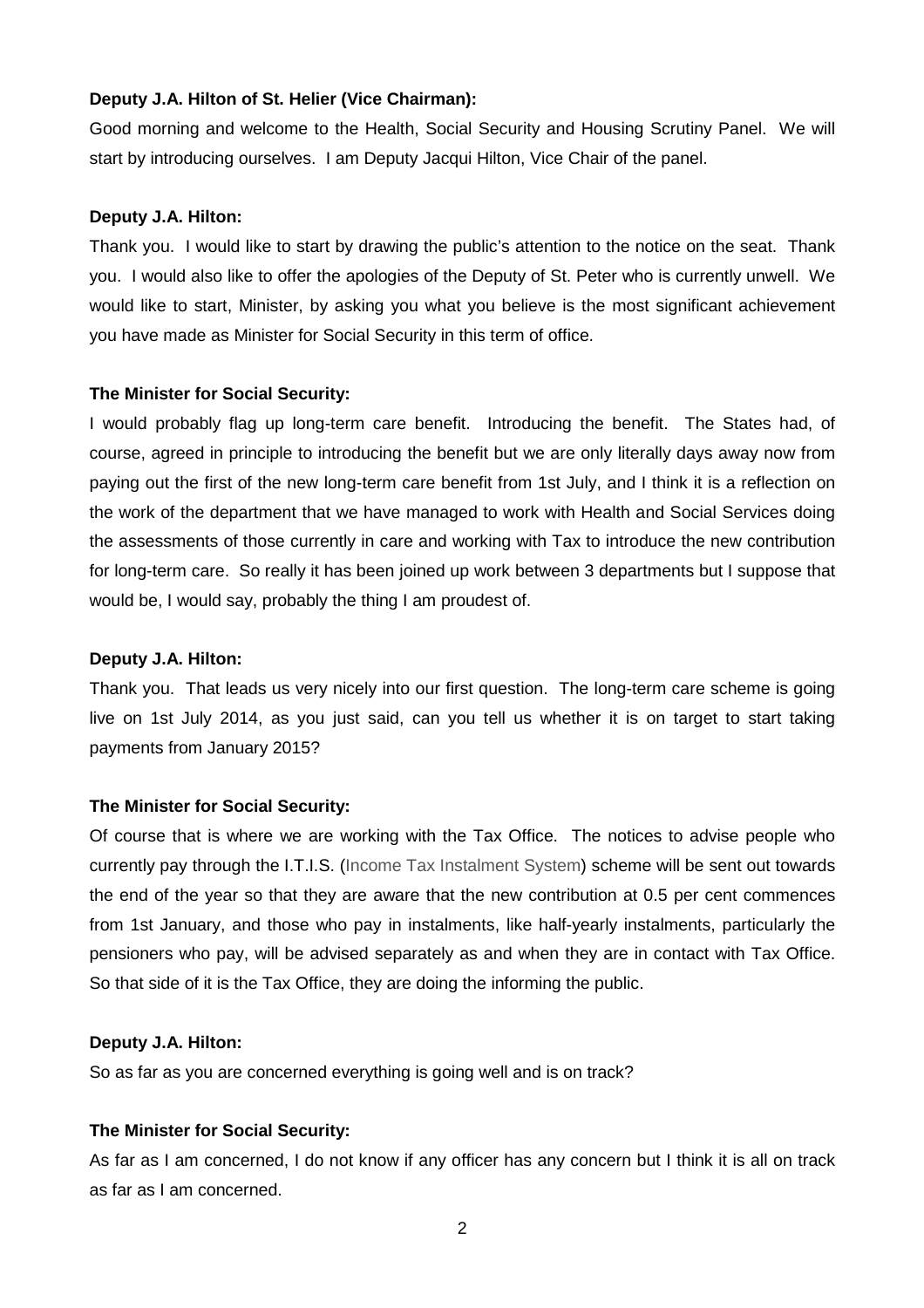## **Deputy J.A. Hilton:**

Okay, thank you. What ongoing relationship does Social Security have with Treasury regarding the payment from individuals into the long-term care scheme? Who ...

## **The Minister for Social Security:**

Sorry ... carry on, you were going to ...

**Deputy J.A. Hilton:** 

No, please go on.

## **The Minister for Social Security:**

Well, the ongoing relationship, of course is that they account to us on a regular basis with the money that has been collected specifically for long-term care. We have already set up a long-term care fund using the money that was underspends from 2013 and also 2014 in our tax funded money. So we always have a pool of money there. I think somewhere in the region of £11.5 million, but obviously further monies collected will be paid into that new fund in order to enable us to pay out the benefits. So the relationship will be ongoing because they have to account to us for the loan.

## **The Deputy of St. Ouen:**

So will individual's tax returns have a separate line showing the long-term care contribution?

## **The Minister for Social Security:**

Yes, they will, yes.

## **The Deputy of St. Ouen:**

So it will be relatively easy to determine the amount that will be required ...

## **The Minister for Social Security:**

Clearly identified. Included on the notice that they give to the employer, the I.T.I.S. notice will show the split between tax and long-term care.

## **Quality Director:**

Can I just say that there will be a single I.T.I.S. rate, but the liability on the income tax assessment will show the split. Because the long-term care contribution is quite small then it might be a fraction of a per cent and I.T.I.S. only works in 1 per cent bands. So the I.T.I.S. rate people get in November will be a combined I.T.I.S. rate, covering both income tax and long-term care. Your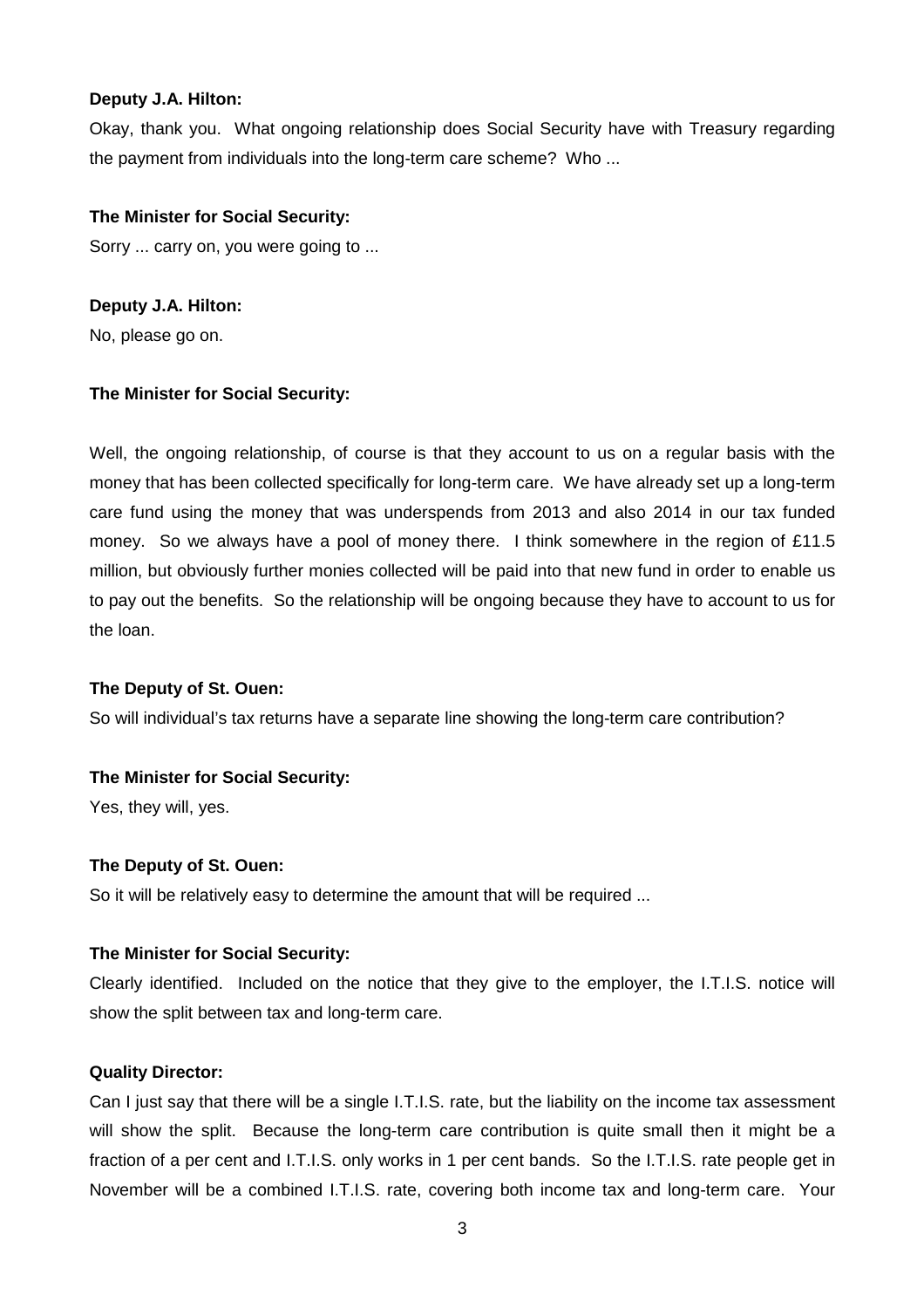assessment note would always say specifically: "This is your income tax liability, this is your longterm care liability."

#### **The Deputy of St. Ouen:**

Presumably all those that will be required to contribute will be made aware of how this additional tax is going to be taken?

## **Policy & Strategy Director:**

There will be a publicity campaign in September probably. So it needs to be kind of not too soon because people will have forgotten about it, but well before the notices come out in late October/November. So Tax are planning that at the minute and the long-term care scheme will be in place and so there will be a mail drop to all households probably with information about the change and the effect rate notices and how the new tax will becollected.

#### **The Deputy of St. Ouen:**

What specific actions have the department taken to ensure that all those eligible to receive the long-term care funding as of 1st July will receive it?

#### **The Minister for Social Security:**

Okay, well we have obviously done a lot of work with those currently in receipt of income support in residential care, of which there is about - from memory - 550 or so. Those have all been transferred on to long-term care benefits automatically. They have been assessed in their care situation at the moment with the help of extra staff from Health and Social Services who have done the assessments. So all those people will be transferred across to long-term care benefit. In addition we have had just under 200 applicants who are currently self-funders as a result of notices going out and advertising the new benefit. So we are doing assessments on all of those. A lot of them will be working towards their care costs cap so they will not be immediately eligible but we will be setting up a care costs account for them. Of those just over 50 are needing to have means-tested help under long-term care, so we are giving priority to those so ...

#### **The Deputy of St. Ouen:**

Sorry, can you just say that again?

## **The Minister for Social Security:**

Within long-term care there are 2 elements, well 3 elements but the 2 main ones are the universal benefit, which is available to everybody who qualifies on the basis of residency and the level of the care they need, but they have paid more than the cap which is set now at £52,120. So provided the ... do not forget we have been accruing care costs since 1st January 2013 so somebody in the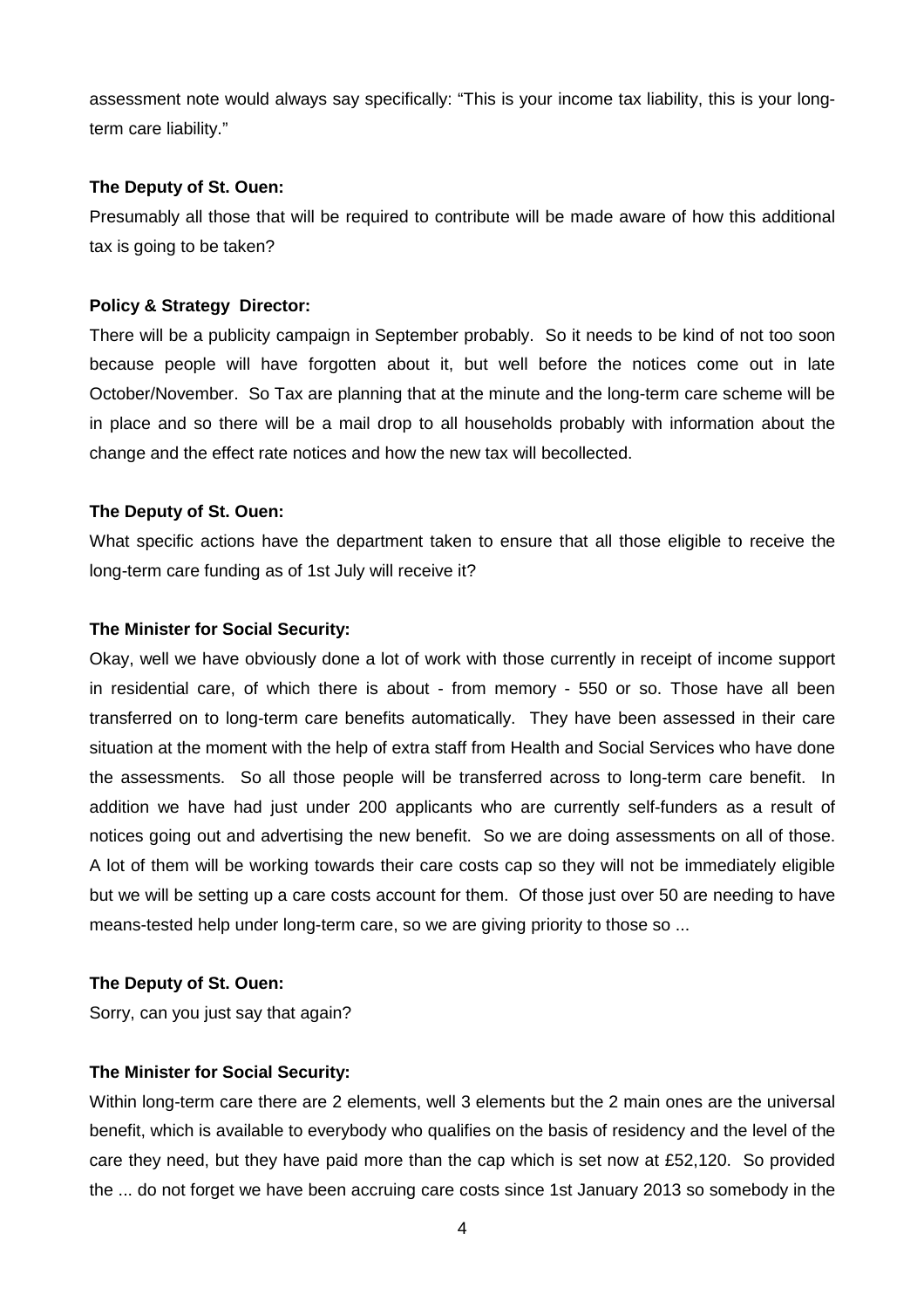highest level of nursing care will have already probably accrued sufficiently by 1st July to be eligible for long-term care benefit on the universal benefit. So they do not have to give us any information about their assets or income, they are immediately eligible. That was the idea of the scheme. But for those whose assets are below the threshold of £419,000 they can come to us for means-tested help. As I said, of the just under 200 who have applied, who are not currently funded through income support, there is about 50 of them who would be looking for means-tested help. We are working on those as a priority so that we can start to pay them from 1st July. The scheme and the order that I am about to sign at the end of this week allows us to backdate for 6 months. So somebody who is a self-funder who is looking to receive the universal benefit, we can backdate it to 1st July in any event if they are already paid up to their cap.

## **The Deputy of St. Ouen:**

You speak about 200 self-funders, are all of those individuals currently in residential care?

## **The Minister for Social Security:**

I do not know the split but, Jonathan, you can provide more information.

## **Director of Contributions, Enforcement and Contributory Benefits:**

There are approximately three-quarters of those in residential care and a quarter receiving domiciliary care, so care in their home.

## **The Deputy of St. Ouen:**

Correct me if I am wrong, but anybody over 18 is able to access that.

## **The Minister for Social Security:**

Yes, depending on circumstances.

## **The Deputy of St. Ouen:**

Do you have a breakdown of the age groups?

## **Director of Contributions, Enforcement and Contributory Benefits:**

Not by age group, no.

## **The Deputy of St. Ouen:**

Is that information available at the department?

## **Director of Contributions, Enforcement and Contributory Benefits:**

It is, yes.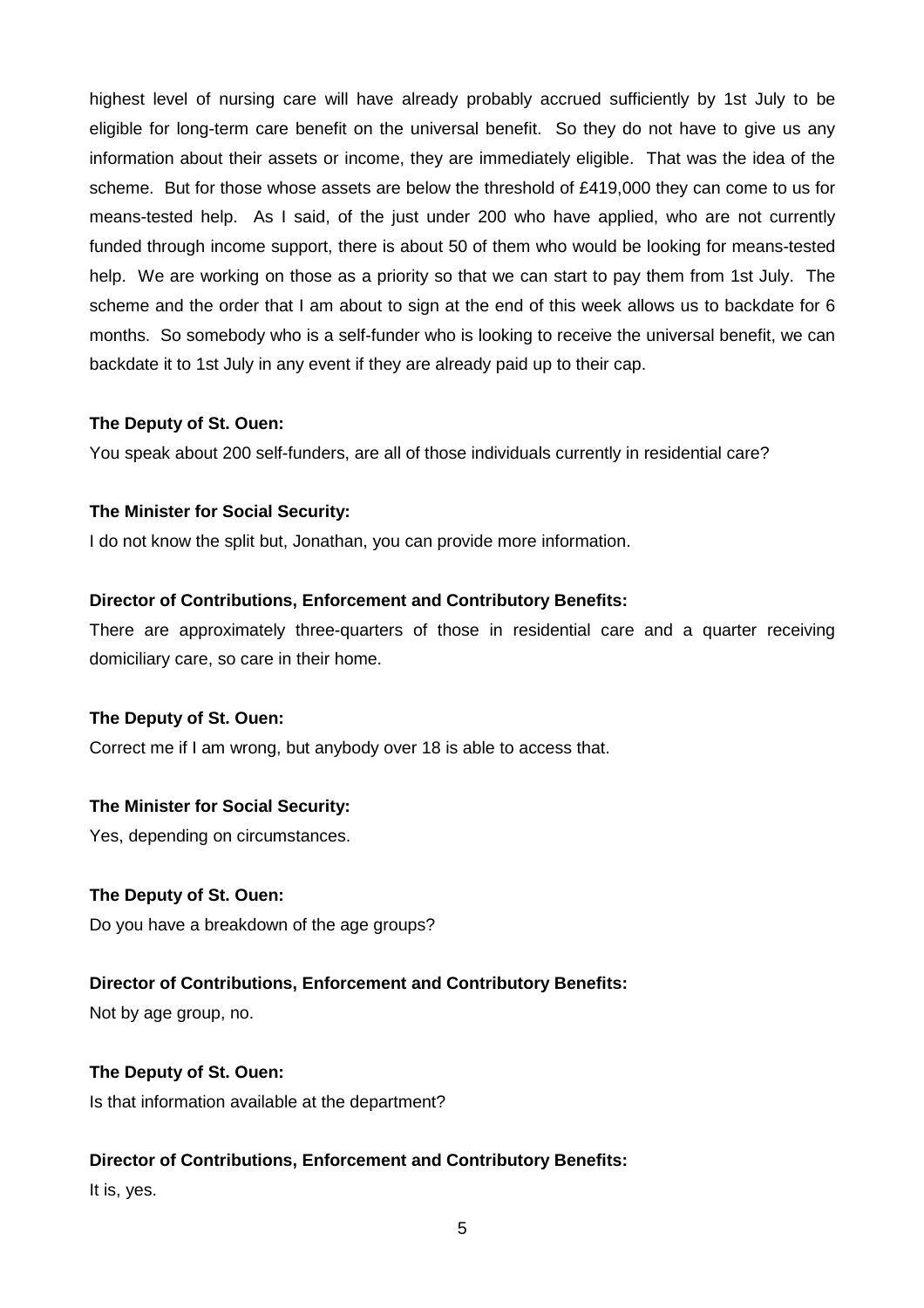#### **The Deputy of St. Ouen:**

It might be useful just to get a feel of how big the spread is because it is not simply just people in their old age that may be owed it.

#### **The Minister for Social Security:**

So just to be clear, children under 18 receive their care package through Health and Social Services at the moment if that is what they need and they are not charged for that. That is why the benefit kicks in once they are age majority of 18.

#### **The Deputy of St. Ouen:**

With regards domiciliary care, obviously the aim is to ensure that appropriate home care packages are available so people have choice. What progress has been made in that area?

#### **The Minister for Social Security:**

Well, there has been a lot of work. We at Social Security have predominantly been working with the care homes who are already registered under the nursing home law to arrive at approved care framework, which after many lengthy meetings of officers with the care federation, we have arrived at a framework which relates to the payment of the benefit direct to the home and the standards we expect in those homes and reporting, et cetera. The work with care providers who provide domiciliary care has been led by Health and Social Services. They have been working directly with ... I mean, some of the nursing homes also provide some nursing care in domiciliary situations but most of those providers are not care home providers so they would have to have been vetted by Health and Social Services and a similar framework has been drawn up with them so that until we get the Regulation of Care Law, which we are about to debate, and that comes into force, this is like standing in its stead so that we can ... anybody on the approved care framework, whether it is a home or whether it is a provider in your own home, we will be able to authorise payment of benefit.

#### **The Deputy of St. Ouen:**

Just sticking with domiciliary care for the moment, not looking at residential care. Will there be different levels of payment made to those that are receiving care within their home?

#### **The Minister for Social Security:**

There are 4 levels of care and somebody receiving care in their own home would have to be assessed at one of those levels to be eligible for either the ... more than likely the means-tested at this stage for the benefit. So those levels are the same whether you are in a ... the difference between being a home is the co-payment which is something in the order of £312 - it has just gone up. There is no co-payment obviously relevant to receiving domiciliary care in your own home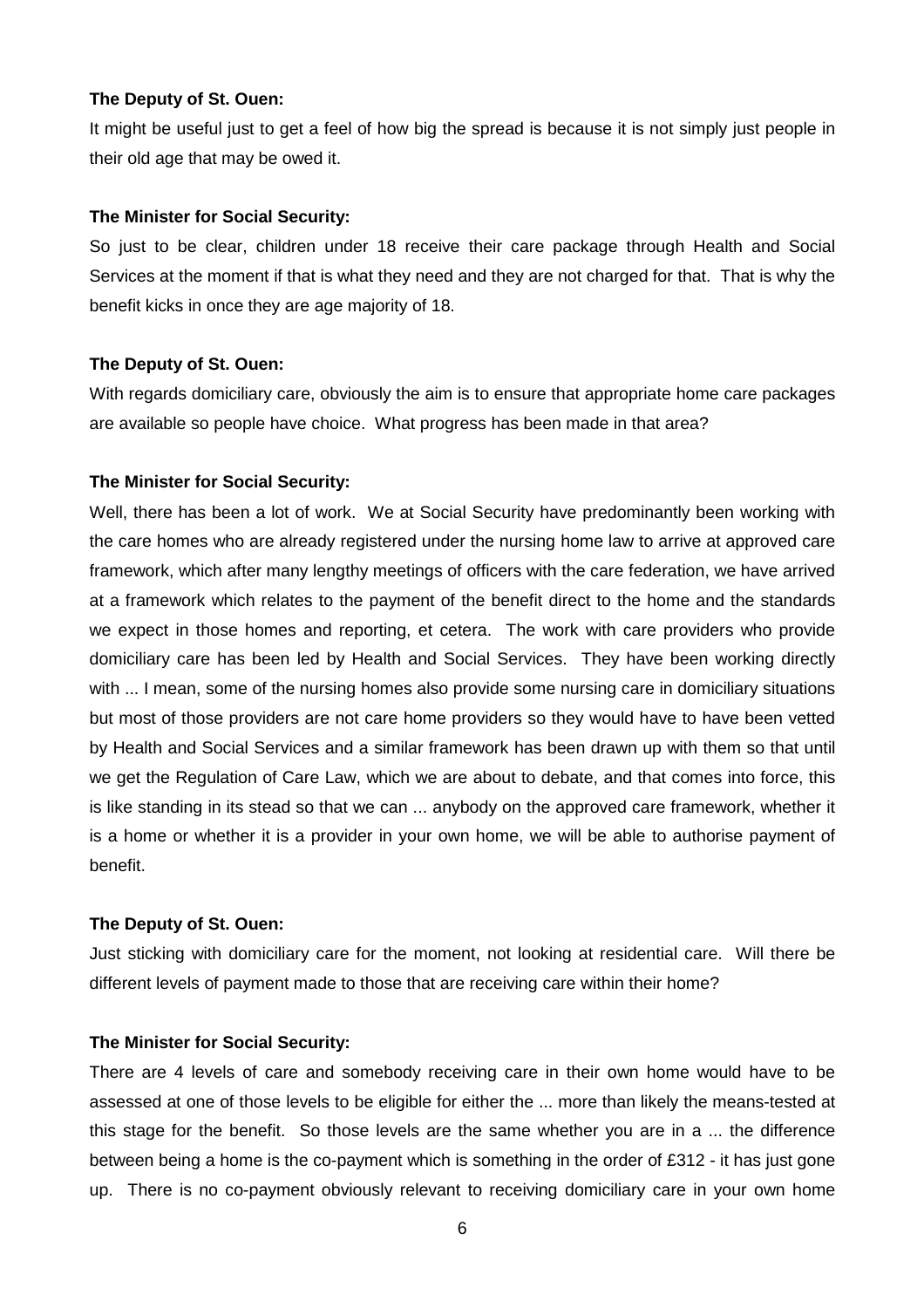because you have your normal expenses of living at home, food, et cetera, so that element has gone, but we will allow ... whichever level you are assessed at, level 1, level 2 ... if you are level 4 you would be in a nursing home almost certainly. So it is level 1 or 2 probably. We allow that full rate to accrue and to be paid if you are receiving means-tested, even though you may not actually have that expense in total. So your care package could include some care provided by your relatives or whatever, but you will still receive and be accruing, if you are working towards your cap, at the full rate of that benefit. Does that make sense?

#### **The Deputy of St. Ouen:**

I think so. Just for the sake of clarification, you say that there will be 4 levels of payment. It is likely, as you quite rightly say, that the higher level is more likely not to apply because it would be tend to be ... the individual would tend to be cared for within the residential setting. Right so we have 3 levels of care which must be, I presume linked to specific criteria and packages. Where can I find or the public find a description of those home care packages?

#### **The Minister for Social Security:**

We will have a ... there we are, we brought them with us. Those will be available. Also that will be available on the website. We already have had information on the website, States website, about long-term care but that booklet you have there now specifically sets out the rates for the 4 levels and explains an idea of what level 1 ... what sort of care needs you might have a level 1 or level 2. So what you are asking is in that booklet.

#### **The Deputy of St. Ouen:**

Just for the transcriber's sake, the booklet that has just been provided is titled: "The Long-Term Care Scheme General Information." So just moving on, we have got clear descriptions of the care levels and the funding that is linked to it. How do you ensure that the individual is eligible for the right level of care? Who determines that right level of care and the associated funding that goes with it?

[10.45]

#### **The Minister for Social Security:**

There has to be an assessment of their care level needs in order to place them at one of these levels. That is done by Health and Social Services. I will authorise, in the order that I am about to sign this week, the classes of people, if you like, who will be allowed to do assessments. Which will include mainly social workers but it could include other health professionals, nurses or G.P. (general practitioner) or whatever but they would have to be approved as an assessor. What we have done with all those so far, the nearly 200 who are self-funders and the ones already in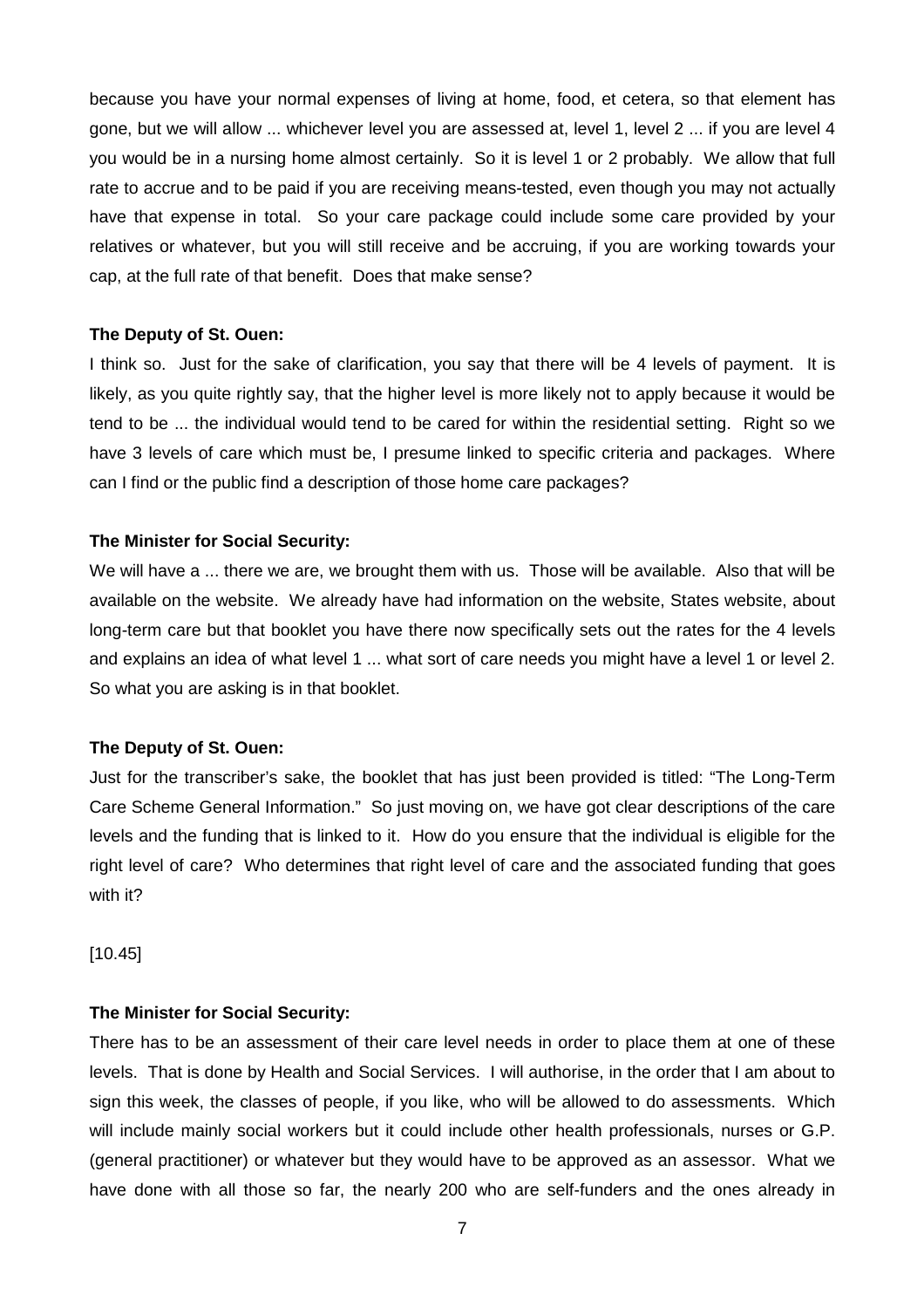homes receiving support through income support, extra staff have been brought in from the U.K. (United Kingdom) to help do the assessments, so that is why we have been able to assess as many people as possible in time for 1st July.

#### **The Deputy of St. Ouen:**

We are well aware currently that there are other assessments that are undertaken by your department, linked to other benefit support, including a carer's allowance. There are cases where it is open to challenge by the individual. Sometimes equally there is conflicting information that is presented by professional medical practitioners and the individual that ultimately determines the finance support that is provided. Sorry for the long-winded entry to the question, but what assurances can you give us that the assessment of the care level and the authorisation of the payment is going to be sufficiently robust that the department will not be faced with a load of appeals around the support that individuals should be getting, especially when they are specifically contributing towards that fund?

#### **The Minister for Social Security:**

Well, there is a very detailed order that I will be signing this week. I have said that a number of times, which sets out all the procedures you are describing. There will be 2 different areas of determination. One is the assessment of the care level needs of the individual, which can be appealed and a secondary determination done. Further than that on to an appeal tribunal. Then also the actual calculation of the benefit because, of course, if it is means-tested we are going to be looking at all their assets and their income, et cetera. So if somebody appeals that it would be redetermined within 21 days by another officer. If they are still not happy it would then go to a tribunal for an appeal. So all those procedures are set out in that order, it is a robust system that we use for income support and other benefits following exactly the same process. The person always has the right to appeal decisions until they go to the tribunal and that is the end of the line to a certain extent.

#### **Deputy J.A. Hilton:**

So the appeals process is exactly the same as you are currently using when it comes to low income support?

#### **The Minister for Social Security:**

It is particularly relevant to say when we assess people for the different impairment levels, 1, 2 or 3, so if somebody does not believe they are level 2 or whatever they can appeal it, it is redetermined. So all those processes we were familiar with, we will be following similar processes for long-term care.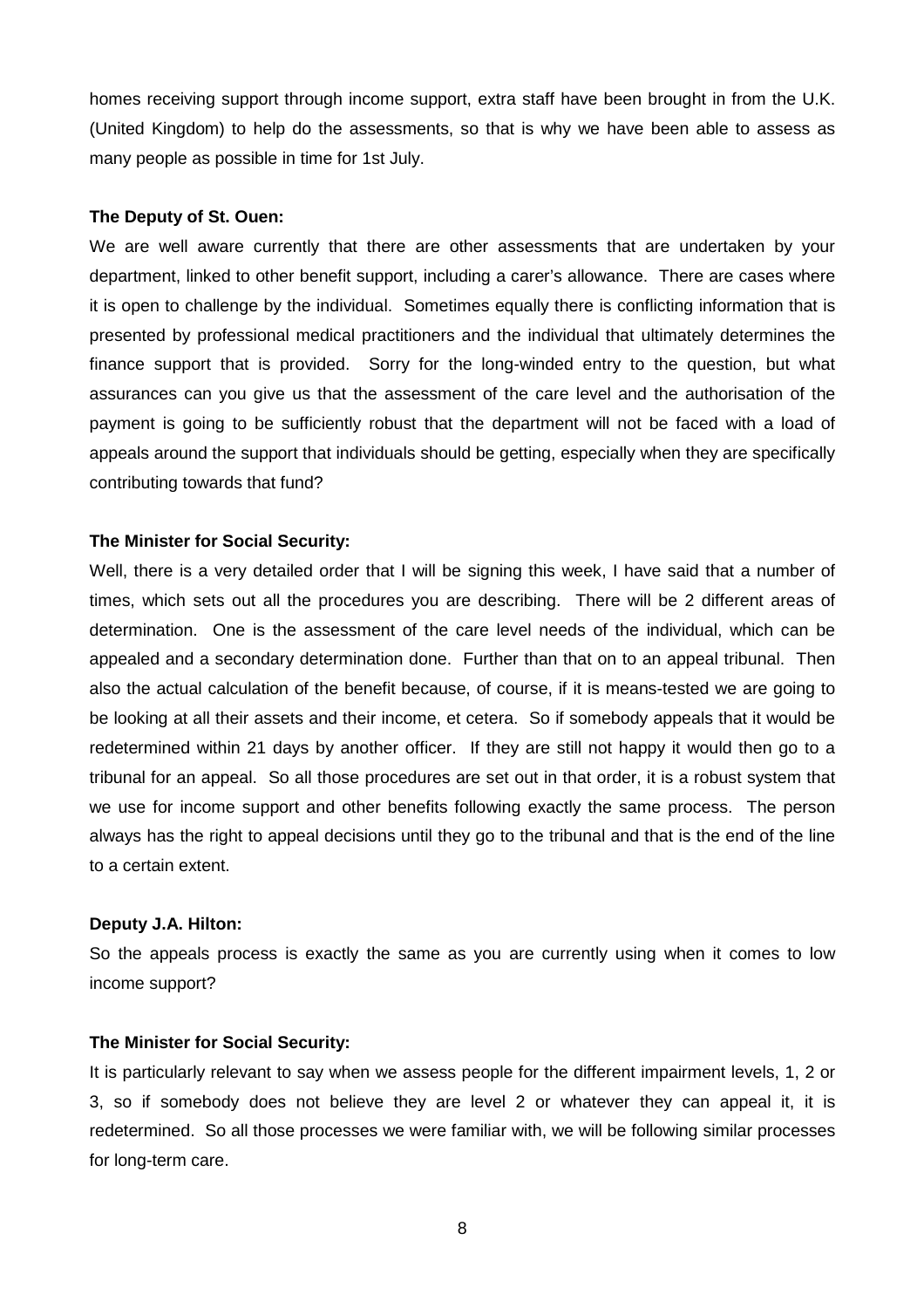#### **Deputy J.A. Hilton:**

Of the people you have already assessed who are in residential care or receiving domiciliary care, have any of them failed the assessment levels that they are currently ... somebody may be in a residential home but you do not believe that they meet the level required?

#### **The Minister for Social Security:**

Because we have not had these assessments to do before, other than for assessing people on income support, but there will be some people, and we have come across some people, who by choice have perhaps sold their house and gone into a home because they want the companionship, they do not want to be cooking meals or whatever. Now, they would not qualify for the benefit. Their level of care would not meet level 1 as we call it but in time, obviously, if they are fairly elderly, they could be reassessed and the homes would inform us if they think they are providing a high level of care to that individual than we see at the moment, and therefore they could enter the scheme but their current care costs will not be accruing because we have not assessed them as needing level 1. So they are not accruing towards their cap at the moment.

#### **Deputy J.A. Hilton:**

Okay, but for the people who are currently ... their long-term care needs are being paid for by low income support, you have not come across any in residential homes that do not meet the criteria?

#### **The Minister for Social Security:**

I would be very surprised. I would have thought not.

#### **Quality Director:**

No, because ...

#### **The Minister for Social Security:**

They have been assessed before.

#### **Quality Director:**

Soon after income support started a consistent scoring mechanism was introduced for people entering social care because the previous parish system had been slightly subject to that problem, that there was not a single gateway into it. So we have had a simple scoring mechanism in place for several years and we said that means that all the income support people now receiving residential care support had gone through that scoring mechanism and have been at a certain level. The minimum level of that is the same as the minimum level of long-term care, so the 2 things are aligned together. So it is not difficult to be able to make that. But with self-funders there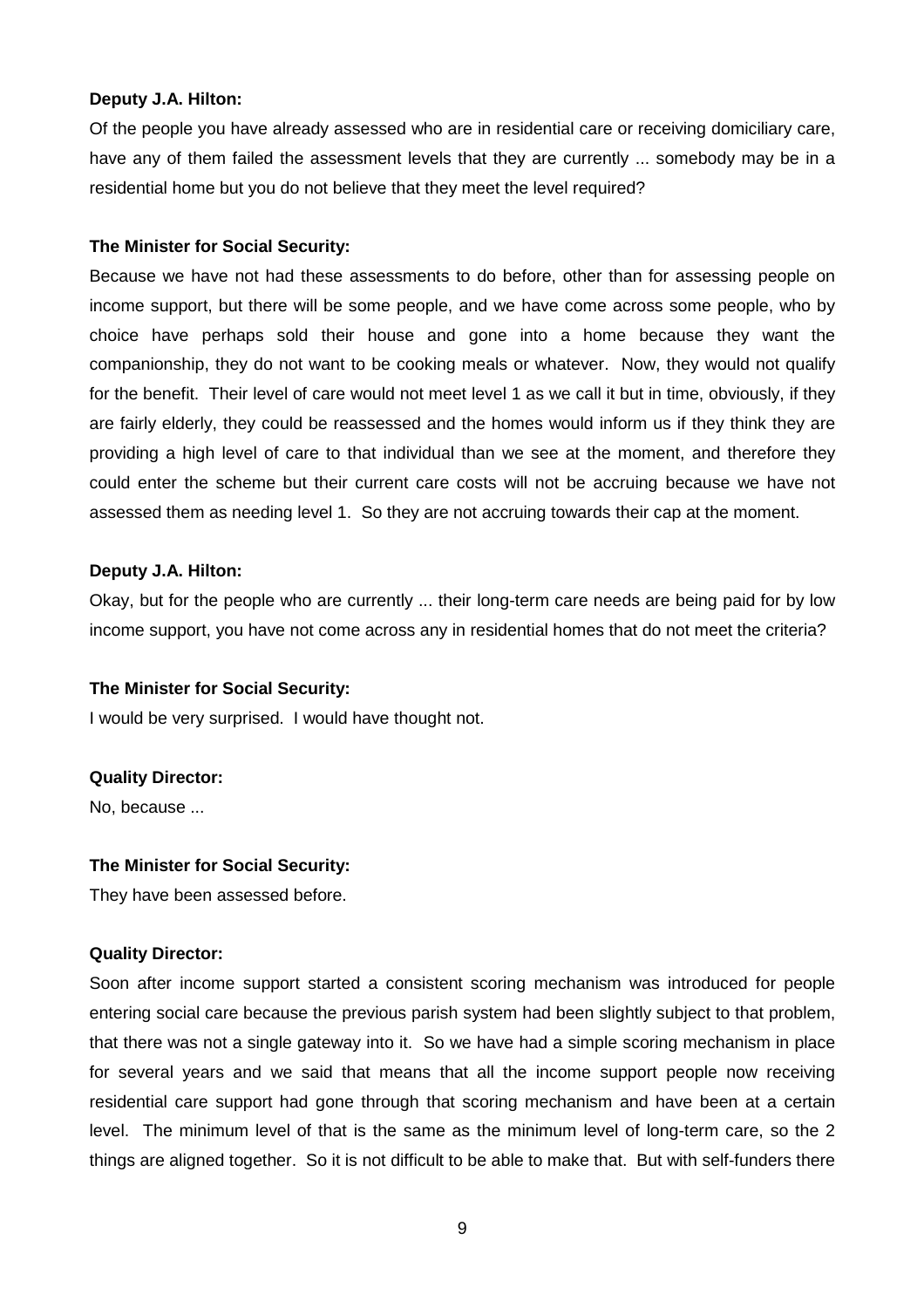have been a number of people who came through the self-funder route who have been identified as having levels below the minimum level.

#### **Deputy J.A. Hilton:**

With regard to the parishes who provide long-term care, residential care, is everything in order, the working relationship with the parishes, have there been any hiccups to speak of?

## **The Minister for Social Security:**

As I said earlier, we have been working with the Care Federation, which includes the people who run parish homes as well, faith organisations as well and this approved care framework that we have been developing with them, it has taken time to get everybody to agree the exact wording but we now have agreement and they are all sending back their agreements - we are calling them agreements - so they are all signed up to it basically. All the care providers are signed up to it.

#### **The Deputy of St. Ouen:**

How confident are you that the necessary professional staff will be available for those who wished to be cared for in their own homes, and access to the home care packages and the funding there?

#### **The Minister for Social Security:**

You will be talking about health care assistance and that sort of thing?

## **The Deputy of St. Ouen:**

Whatever is necessary. Obviously you have just told us that there are 4 levels of support, generally there are going to be 3 levels that will apply to a home situation. You will have certain criteria that will need to be met at each level but obviously, I presume, it depends on being able to access staff?

#### **The Minister for Social Security:**

Well, the main provider, as we all know, is Family Nursing and Home Care who provide domiciliary care. They, of course, are in the approved care framework for domiciliary care. There are other organisations who are delivering nursing care or some sort of care in the home who have also applied and been approved but I foresee that this is a growth area for Jersey with the ageing population, et cetera, and more people will choose, I think, to have a home care package rather than possibly book themselves into residential care because it would be the preference for a lot of people, I think. The Trackers Apprenticeship Scheme currently has something like 46 healthcare assistants training at the moment and I do see that this is an area of growth in Jersey for ... but they have to be registered and in time the Regulation of Care Law will make sure that the people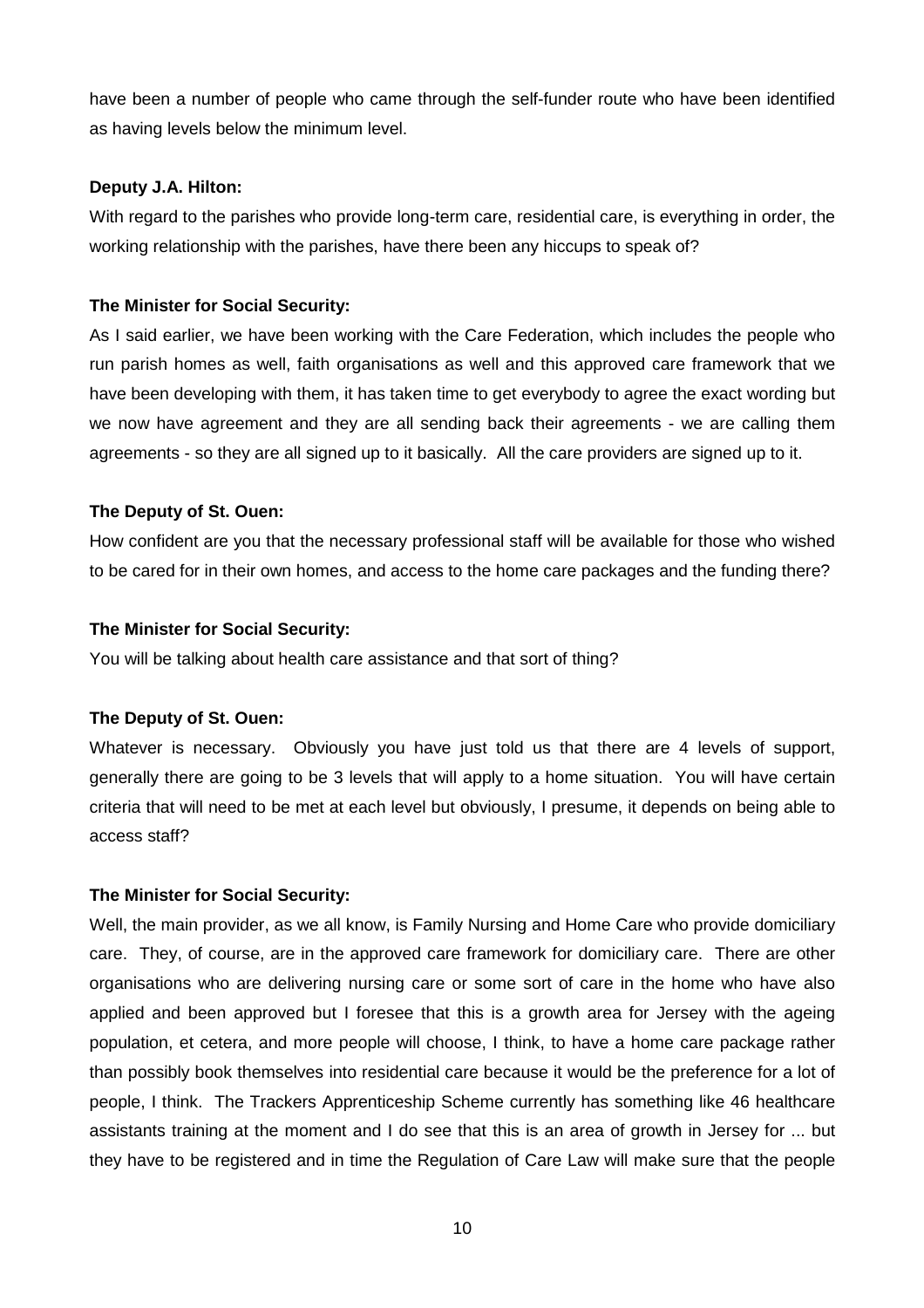who provide these packages are registered and meet the standards set out in the Regulation of Care Law.

## **The Deputy of St. Ouen:**

Will access to long-term care funding being provided to those who are or would be classed as being hospice type clients?

## **The Minister for Social Security:**

Yes, I think my understanding of the role of hospice now is they provide a lot of support on a day basis to people suffering from cancer or motor neurone or whatever. So they might go to hospice in the day time but they would return to their own homes so they would need to have care packages around their situation in the home and it is only towards the end of life that they are admitted into a bed.

## **The Deputy of St. Ouen:**

So you say hospice would be eligible?

## **The Minister for Social Security:**

Hospice itself?

## **The Deputy of St. Ouen:**

Yes, as a provider of care to an individual.

## **Quality Director:**

The services the hospice provided are specialist services which do not fall under the general remit of normal long-term care. So the hospice building is not registered as a care home under our law and ... so they do different things. They mainly provide specialist nurses who are providing medical attention to people. Long-term care is about satisfying your needs which are not medical needs but your kind of day-to-day living needs which you cannot somehow provide yourself. So that is what long-term care does. It is the same thing with district nurses where a district nurse is coming to your ... if you have care at home you have got home care assistance coming in to help you with your physical needs and day-to-day, the district nurse will come in, as they do now, as a free service and do a medical intervention with you. That is not necessarily part of the long-term care package, that is a separate thing. The hospice is a similar specialist service which is not directly covered by long-term care. Long-term care is about caring for you as a person, your normal everyday needs as opposed to your medical needs. So G.P.s are outside of long-term care, specialist hospice nurses are outside of long-term care. There are things that you will get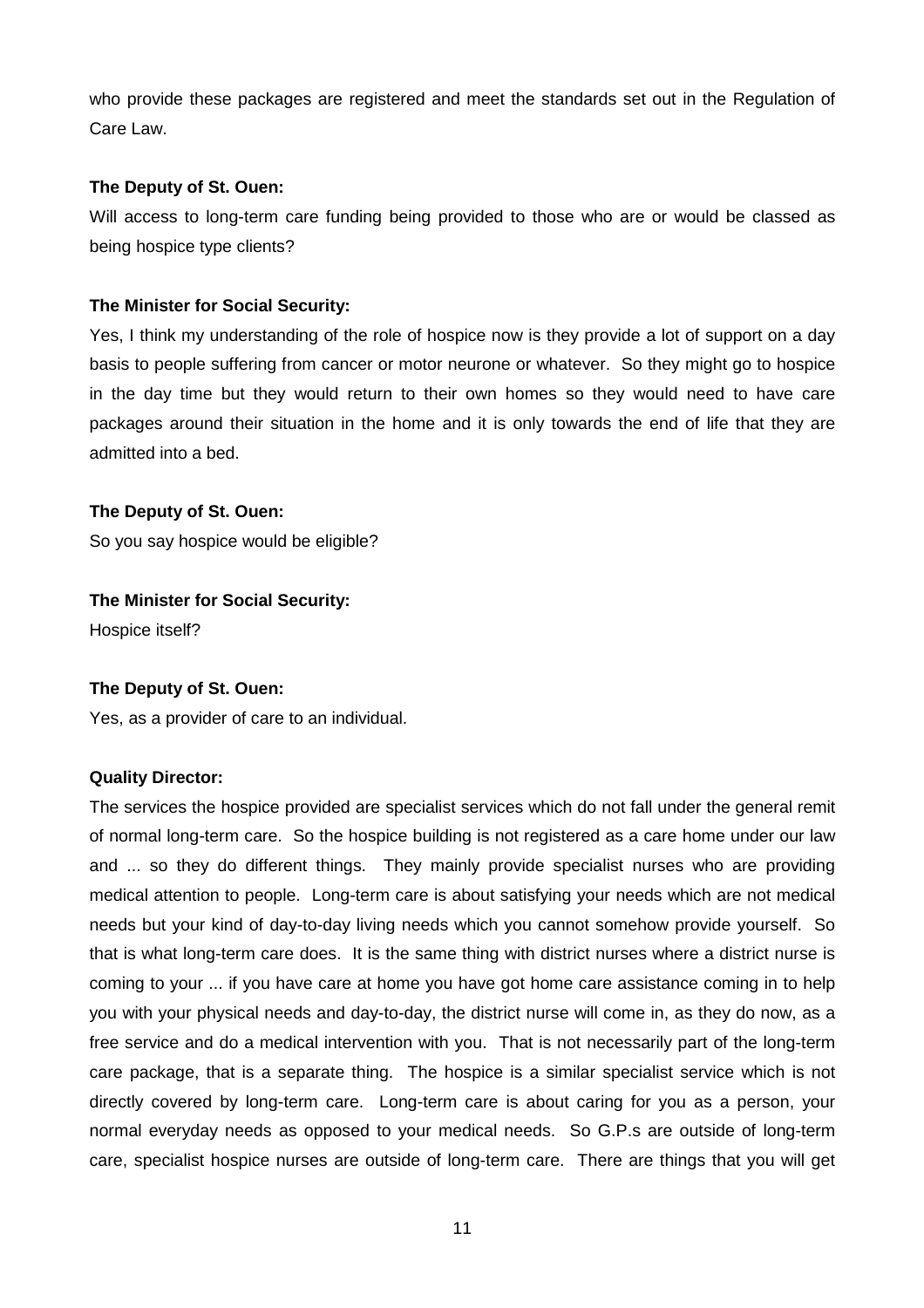alongside your long-term care which are not covered by our scheme. Those are funded separately or potentially funded separately.

## **The Deputy of St. Ouen:**

I just do not see why you seem to have selected out cancer sufferers and made them a special case, alongside perhaps some who has long-term heart problems or ...

#### **The Minister for Social Security:**

No, no, that is not the case.

#### **Quality Director:**

They can get both support at the same time. They are not mutually exclusive.

## **The Deputy of St. Ouen:**

So if you have 2 patients, one with long-term heart problems and the other one with long-term cancer type problems, both being cared for in their home and accessing appropriate care, regardless if it is paid for or comes "free", they are treated the same. Is that what you are saying?

#### **The Minister for Social Security:**

Yes, in their own home the package that they need, at whatever level it is assessed, they combine service care providers to assist them. The fact that they have cancer or they have some other illness does not prevent them doing that. I think what Sue is making clear is that services provided by hospice are free anyway and they are provided as an add on to help that patient with their particular illnesses, as there are other services for people with other illnesses as well provided by the hospital.

## **The Deputy of St. Ouen:**

But that was prior to introducing the long-term care scheme and the funding that it provides. What I am suggesting is that, yes, Family Nursing provide us with a subsidised type of care at the moment; yes, hospice offer incredible service with money from public subscription and contributions and sponsorship, however the reality is that that care costs money and it would cost money in a different situation, i.e. a residential care home. So I am just trying to understand, how do you recognise the cost or is it very simply because in one place you are lucky enough to be accessing these free services, on the other hand you are in a residential care home. Same sort or problem but you are paying £1,100 a week.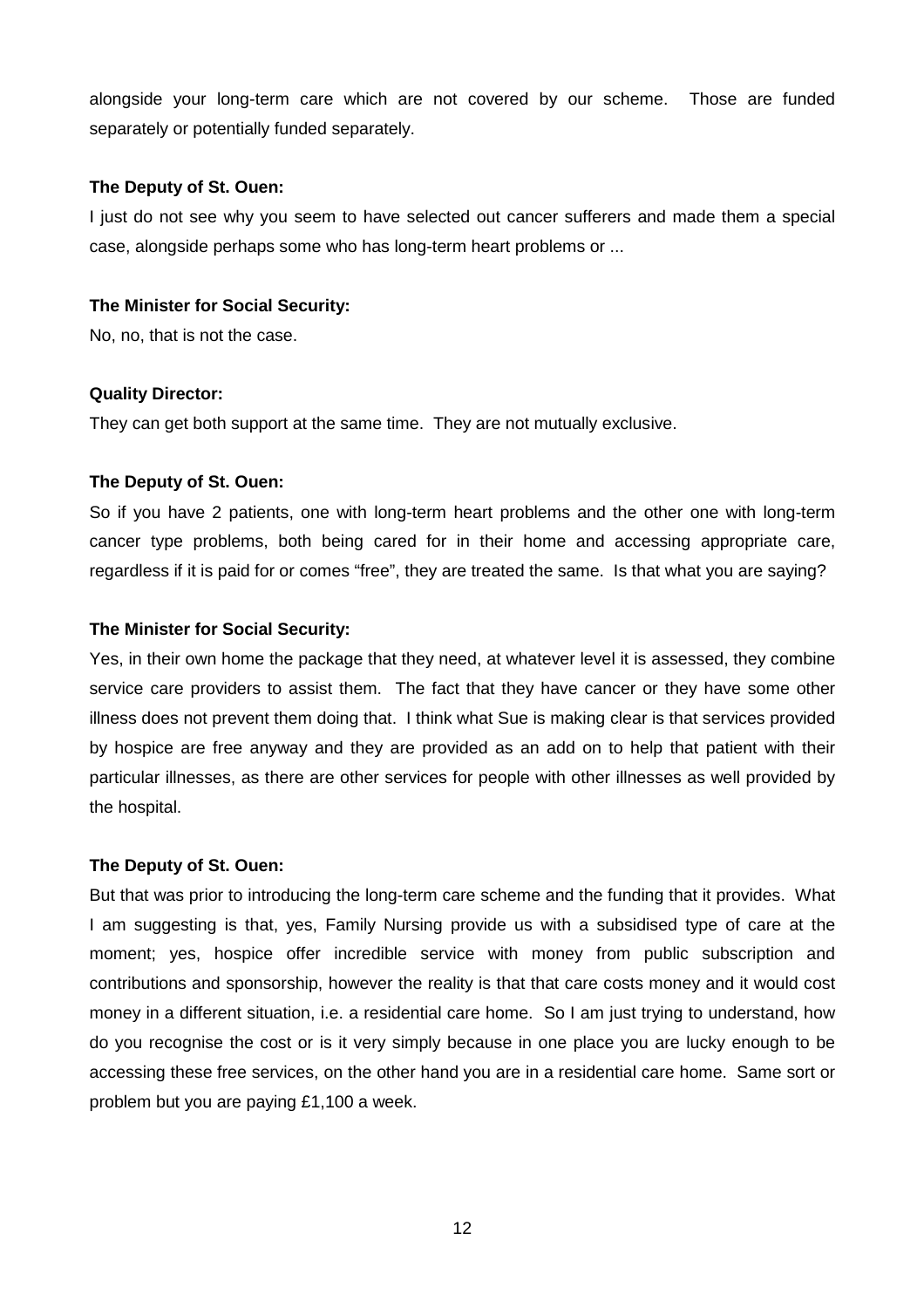I must admit I am losing the thread here a little bit of your argument. What we are saying is if you are receiving domiciliary care and you have been assessed at level 1 of level 2 - I think beyond that it is likely to be in a home - you are awarded that level, okay? This is for somebody who is means-tested because you have to reach your cap first before you would receive a universal benefit. Let us say they are means-tested. They then buy services from the approved care provider's list. Now, the people who are on that list are mainly private organisations but Family and Nursing Home Care is on there. Hospice does not really deliver domiciliary care. They may visit somebody in their own home but mainly they bring people into hospice. So they come in, they pick them up, they take them into hospice for the day, they spend the day at hospice and then they go home. So it is a different service.

#### **The Deputy of St. Ouen:**

But the G.P. cost would be picked up now, is it?

#### **The Minister for Social Security:**

No. No, no, as Sue has made clear, the G.P. continues to be paid through the co-payment by the patient and also by the ...

#### **The Deputy of St. Ouen:**

So while an individual is trying to reach the point at which they can access the fund, some costs that they are required to meet ... what you are telling me is that they are not accounted for?

#### [11:00]

#### **The Minister for Social Security:**

Well, G.P. costs are not accounted for, no. The same applies if you are in a home. If you have to either go and visit the G.P. or you have to call out the G.P., the patient in the nursing home or the residential home has to pay that cost. That has always been the case, that is not changing. But we give, as you know, money to reduce that cost through the Health Insurance Fund, but they have to pay to call out a G.P. Obviously if their G.P. says they have to go into hospital then obviously once they are in hospital they receive care through the hospital free.

#### **The Deputy of St. Ouen:**

So it is going to be extremely important that the public is very clear about what home care packages are available, linked to the different levels of need, so that then they can do some form of ... or some calculations can be made as to what that expense is going to be?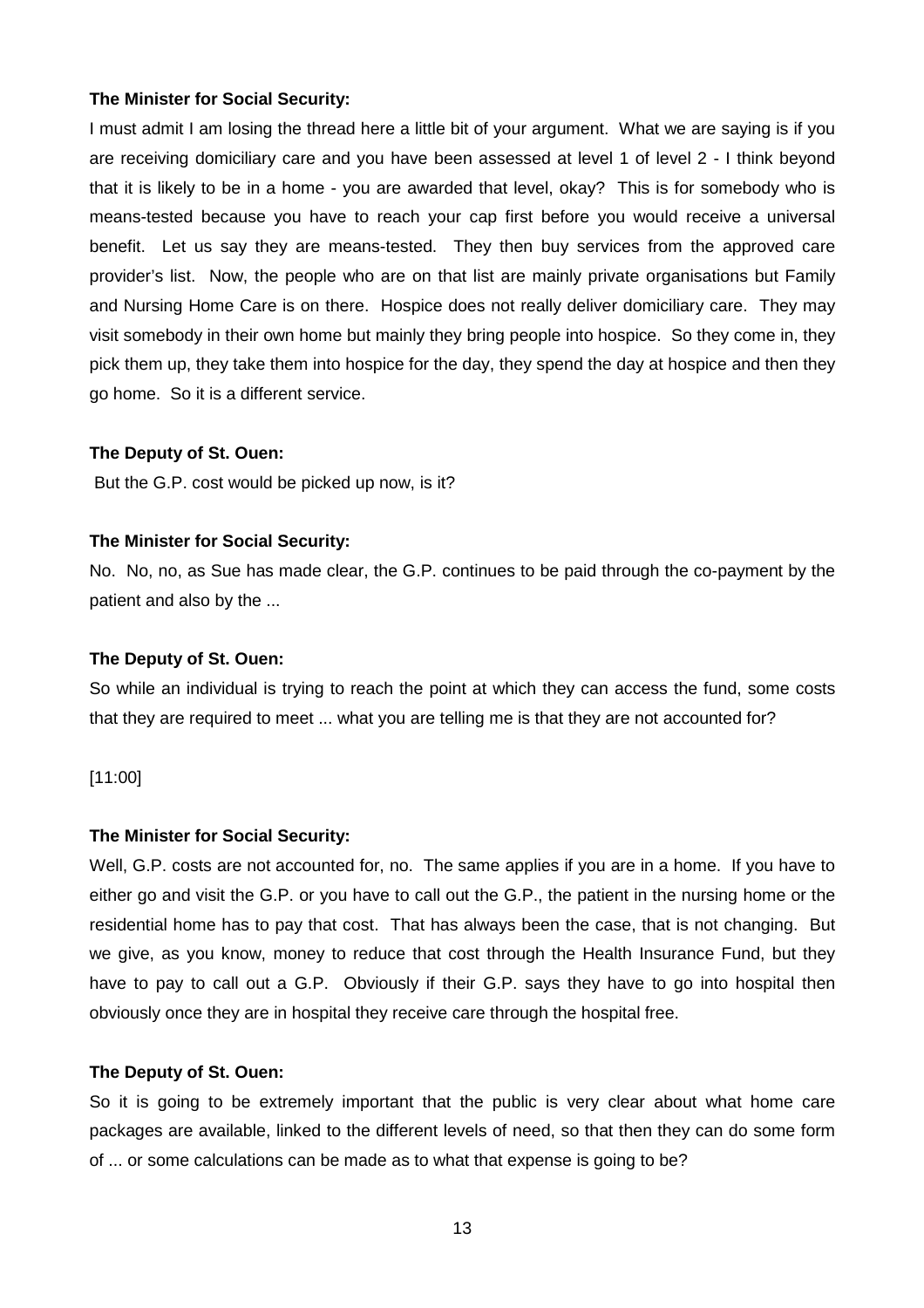Yes.

## **The Deputy of St. Ouen:**

Sorry, just one last question on that. If you are contributing towards your care in your own home rather than be within a residential care home environment, what mechanism is in place for Social Security, your department, to calculate the ongoing cost of that care so that until they reach a point of being able to access the funding, in other words until they reach the cap?

## **The Minister for Social Security:**

We open what is called a care cost account for those whose assets are above the disregard and who are working towards their £52,120 cap. So as we accrue the care cost in the account, we are working towards their cap and we will inform them every year where they are with the cap. If they are in their own home it could take 2 years approximately, maybe, to get to the cap, I do not know, it depends on what level they are at. So we are accruing that in an account so they know exactly where they are in the steps towards getting the universal benefit. Obviously if they are a couple their cap is a combined cap of just over £75,000 ... £78,000 now, is it?

## **The Deputy of St. Ouen:**

So the good thing is that from 1st July we will know to the nearest number, or have the actual number of individuals, that are receiving and requiring long-term care across the Island?

## **The Minister for Social Security:**

Assuming they come forward and apply for assistance. Somebody very wealthy may not even want to go and apply for assistance, we do not know but it is possible. But, yes, we would have much better handle on the care needs of the population using these 4 levels of assessment.

## **Deputy J.A. Hilton:**

Can I ask you, what impact has the long-term care scheme have on the development of the sustainable mechanism for health and social care?

## **The Minister for Social Security:**

It is just slightly outside of that because ... did you say social care, sorry? Social care. I am not sure I am talking about the same thing.

## **The Deputy of St. Ouen:**

There are 2 sustainable funding mechanisms that are required to be delivered by the end of this year.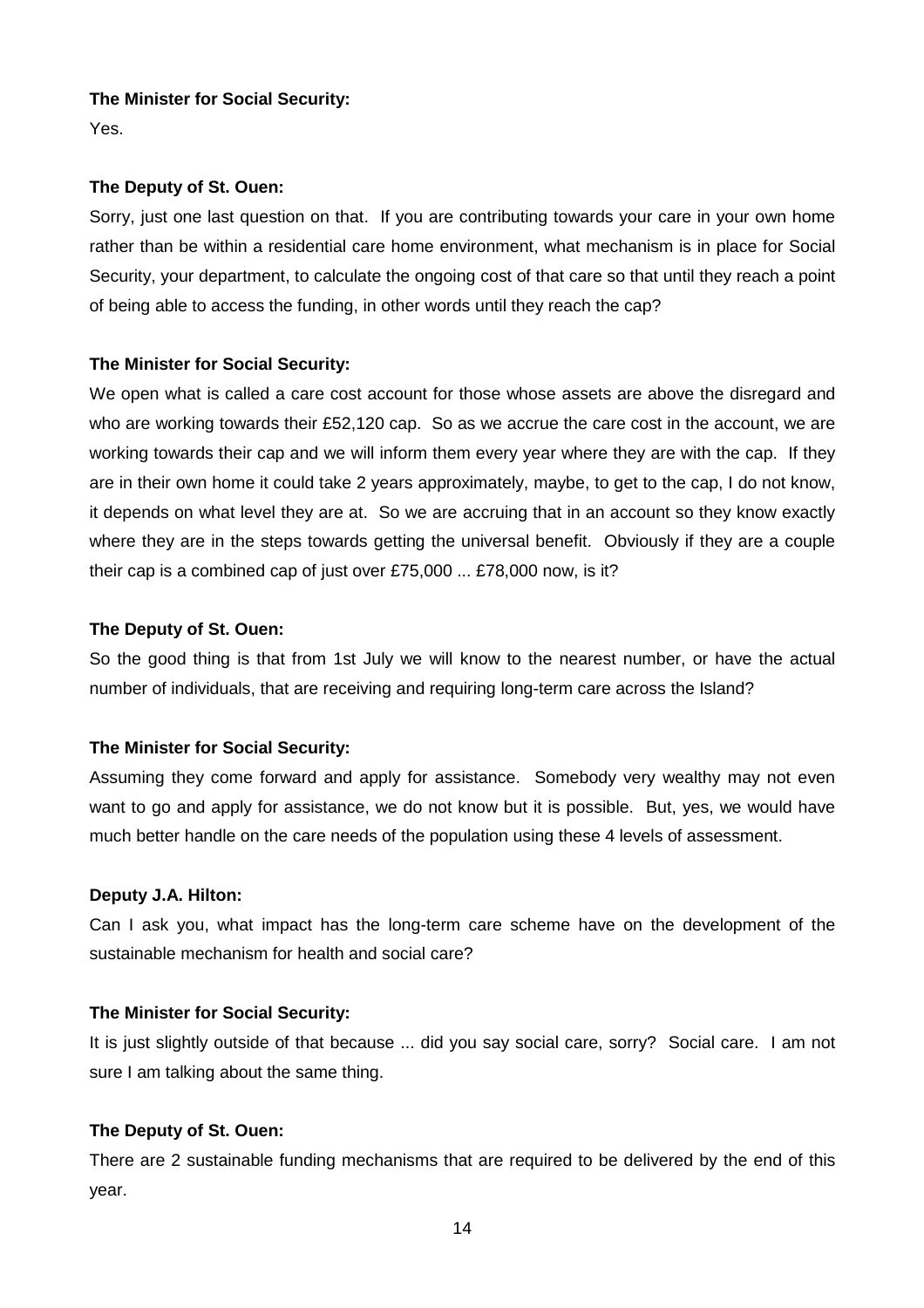Yes.

## **The Deputy of St. Ouen:**

One is to do with the primary care ...

## **The Minister for Social Security:**

Primary care.

## **The Deputy of St. Ouen:**

The other one is the sustainable funding mechanism for health and social care.

## **The Minister for Social Security:**

Right, sorry, it was the health, the health and social care was missing. I was thinking: "Have we got another one?"

## **The Deputy of St. Ouen:**

Sorry.

## **The Minister for Social Security:**

That is okay. Well, there is a lot of work going on in that area since I last met with you. The project board has been set up and they have had 3 meetings. Jonathan is on the project board for the department. They are working with the professionals, the G.P.s, the pharmacists, optometrists, third sector as well, towards producing a report to the Ministerial Oversight Group. They are having a ... sorry, I forgot what the word I am looking for is. In July, what do you have, Jonathan, a meeting of some sort. Forum, is it?

## **Director of Contributions, Enforcement and Contributory Benefits:**

Yes, there is going to be a forum where all of the individual board members representing all of the primary care groups, having done extensive research, will be providing some input into what they think the new model should look like. So that is to capture of the collective use of the Island's primary care professionals.

## **The Minister for Social Security:**

So that will come back to the ... once they have formalised the initial plans for the primary healthcare new model, that will come back to the policy advisory group with a view to a White Paper being issued towards the end of the year for public consultation with the proposals of the project board supported by the ministerial oversight group. Did you want to know about funding?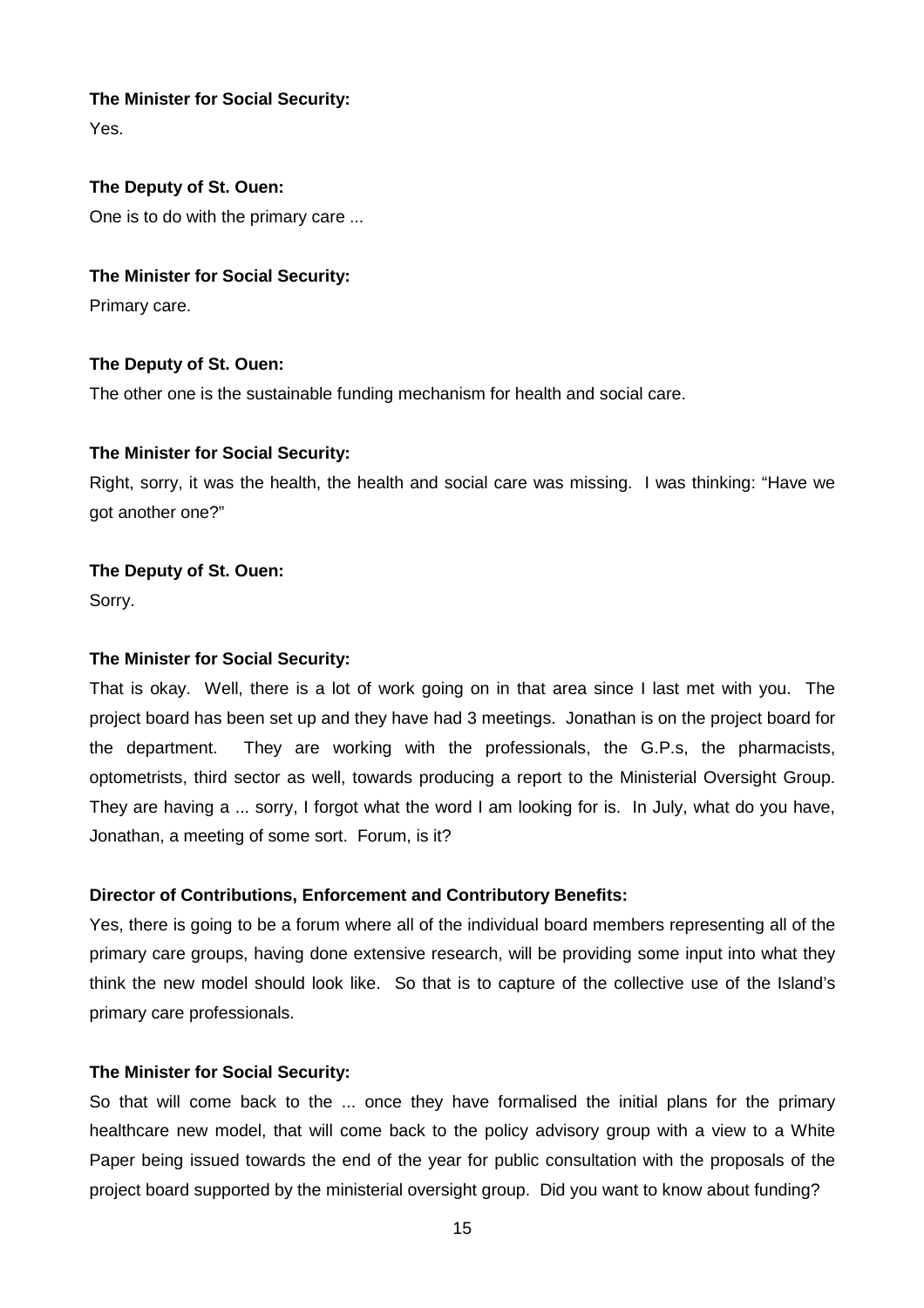## **The Deputy of St. Ouen:**

Yes, because it is ...

#### **The Minister for Social Security:**

Funding is a separate stream that is being led primarily by the Treasury. We are aware that meetings have been taking place with Health, because Health will have to provide estimates of their budgets going forward into the next Medium Term Financial Plan and those have to be built into the total picture for not only the primary health care model but also sustainability of Health and Social Services going forward for the next 3 to 4 years. There is clearly going to be a need to review the role of the Health Insurance Fund going forward and also how if there is substantial rises in the costs, which there will be, for delivering care in the community, how that is funded going forward.

## **The Deputy of St. Ouen:**

So you say you are planning to review the role of the Health Insurance Fund, this is the most favourable option that has come out of the discussion to date, that you would broaden the range of the Health Insurance Fund and increase the contributions made by individuals.

#### **The Minister for Social Security:**

It is likely that that will feature in the proposals. The reality is, of course, that the Health Insurance Fund, we are just awaiting the latest Government Actuary Department review of the fund, is that we are already at a point where we are not breaking even with the costs going out of the fund as against the income. So the services we currently provide, particularly the high cost of drugs and the other G.P. consultations, et cetera, the draw on the fund is now at a stage where we will be needing to consider increasing contributions in any event, let alone providing additional services funded by the Health Insurance Fund.

## **The Deputy of St. Ouen:**

When do you see that issue being addressed?

## **The Minister for Social Security:**

I think the commitment is to come back to the States before the end of year with proposals for sustainable funding.

## **The Deputy of St. Ouen:**

Sorry, no, you just flagged up an issue around the Health Insurance Fund ...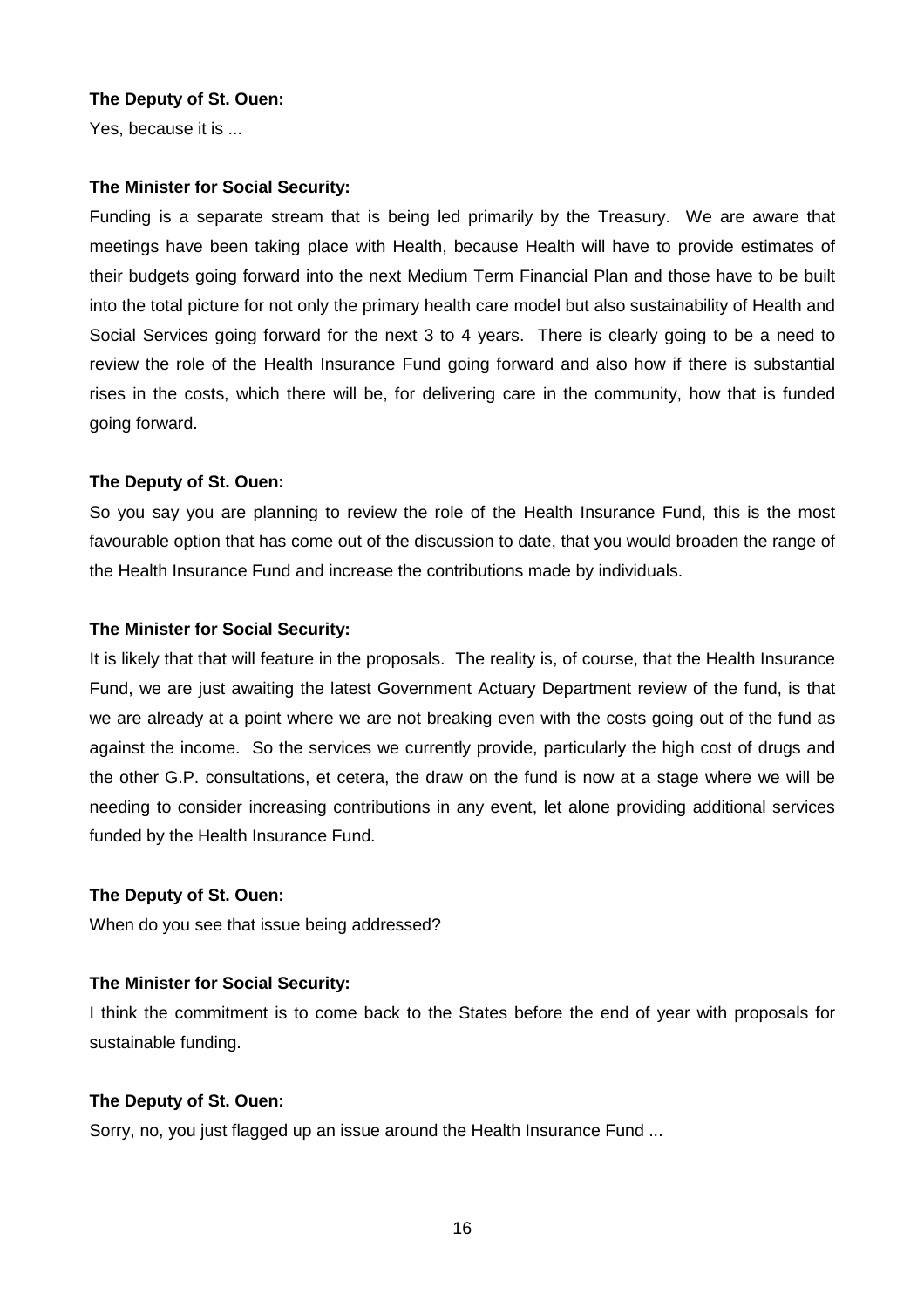The Health Insurance Fund, okay.

#### **The Deputy of St. Ouen:**

... as it stands at the moment.

#### **The Minister for Social Security:**

Yes, I have not seen the Government Actuary report. Officers have seen the first draft of it. When I see it then obviously, as we did with the Social Security Fund report, we did a presentation to States Members so we will be in a position obviously ... we will release the report to States Members and to the public if they want to see it and we will be making certain ... the actuary will be making certain recommendations as to when and how soon we need to start increasing contributions because we are aware that we are already in a position where we are no longer breaking even.

#### **The Deputy of St. Ouen:**

That information will be provided in advance of any other information around about this new sustainable funding?

#### **The Minister for Social Security:**

Yes, it should be within the next month or so? That we release the actuary report?

#### **Chief Officer, Social Security:**

By the end of next month.

#### **The Minister for Social Security:**

Yes, end of next month. It is written for us, we do not control that report, it is written by the Government Actuary Department so we have to wait for them to be satisfied that the final version is ready to be released.

#### **Deputy J.A. Hilton:**

I think we can probably see an increase in Social Security contributions next year, based on what you have just said. Likely.

#### **The Minister for Social Security:**

You could call it Social Security contributions but the Health Insurance Fund contributions are made up of 0.8 per cent from the employee and 1.2 per cent from the employer. Of those collected alongside Social Security contributions is we set the money aside distinctly into that fund.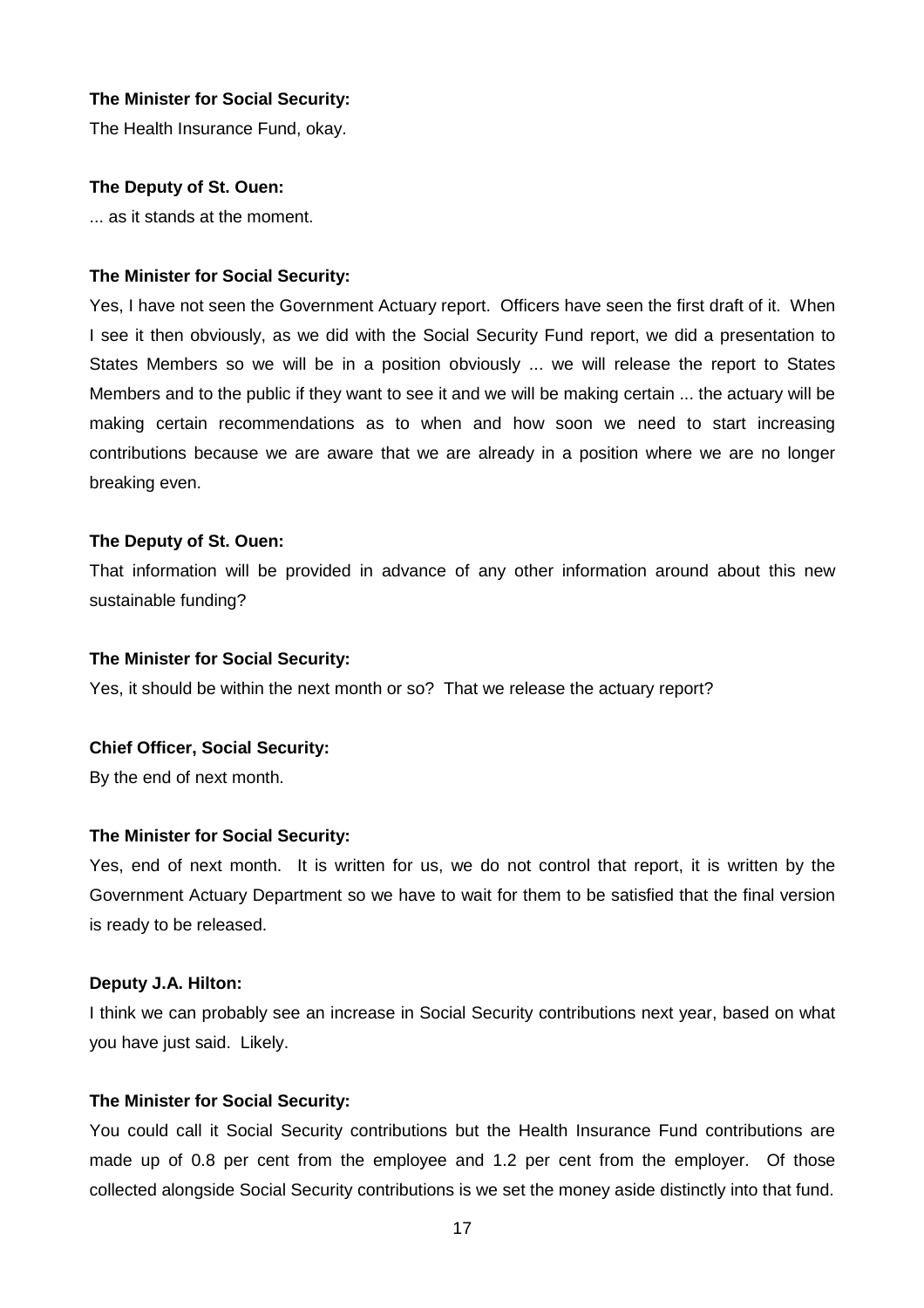#### **Deputy J.A. Hilton:**

Following on from that, you were required to deliver £3 million worth of annual savings from the income support budget, are there any further savings being proposed to be delivered in 2015/2106?

#### **The Minister for Social Security:**

Not during the life of the current Medium Term Financial Plan, but you have to remember that those savings were ongoing savings, they were not one-off savings so the way we have chosen to deliver them has been achieved as ongoing savings. I cannot speak for the next Medium Term Financial Plan because there may well be a request for savings in that from tax funded benefits.

#### **Deputy J.A. Hilton:**

But at this present moment in time you have not been asked to target any savings for the 2016, 2017, 2018 Medium Term Financial Plan?

#### **The Minister for Social Security:**

Well, I am not privy to those discussions as yet. They have been at officer level to a certain extent, but I think the impression I am getting is that the large demands that Health are placing on the budgets of the States going forward means that departments will have to look to make savings at some stage.

## **The Deputy of St. Ouen:**

I just want to challenge you on the previous comment that you made because - and correct me if I am wrong - you said that there were ... your department will not be required to deliver further savings in the life of the Medium Term Financial Plan, which is 2013 to 2015. That includes of 2015.

#### **The Minister for Social Security:**

Yes.

## **The Deputy of St. Ouen:**

In a recent response provided by the States Employment Board regarding public sector pension reform it quite clearly says the additional money of £6 million that is required to meet the additional costs of reform, will be funded by corresponding departmental efficiency savings as highlighted to the Council of Ministers, of which you are part, when presented with the draft law. It says: "Departments will be making efficiency savings to fund the proposals and the savings will be phased over 2 years. £2 million in total to be delivered in 2015 and a further £4 million in 2016."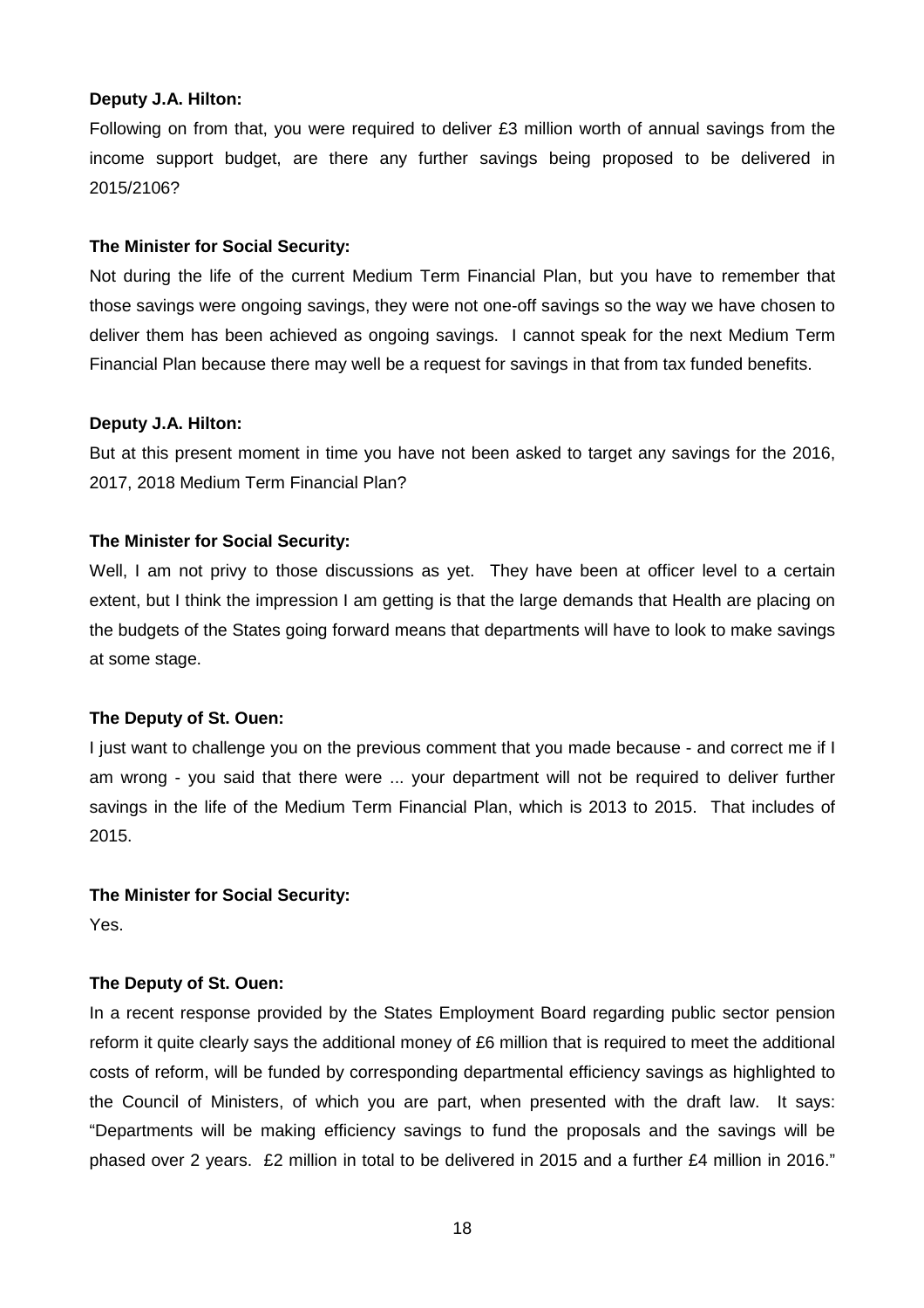So would you like to consider the answer that you have provided previously and maybe give us your view on what is likely to be required from your department in 2015?

## **The Minister for Social Security:**

Yes, I thought you were asking me before specifically to do with tax-funded benefits where, as I said, £3 million delivered this year is ongoing. With regard to savings in expenditure of the department relating to staff costs, that is not a matter I normally get involved in so, Richard, have you got anything to comment on that?

## **Chief Officer, Social Security:**

Yes, so you are quite right, Deputy, we will be faced with efficiency saving targets as opposed to further savings to be made from benefits in 2015. The figure escapes me at the moment, that will be on a pro rata basis on the basis of the number of staff we have in the department. It is not the quantum of the saving that we have had to deliver with respect to benefits in the past. We are quite well placed to deliver those efficiency savings as and when they arise, given the investment in a particular lean, being an early adopter there to identify where will have efficiencies.

## **The Deputy of St. Ouen:**

So, just to be clear, the savings you will be delivering in 2015 and 2016, because obviously it covers 2 years, will be all from staff costs?

## **Chief Officer, Social Security:**

It will be from efficiency as opposed to anything to do with benefits bills. It will not be measured in respect of benefits from these savings, it will all come from ...

## **The Deputy of St. Ouen:**

So there are no additional proposals at the moment to further reduce benefits?

## **The Minister for Social Security:**

Well, there are a number of Back-Bencher propositions that would do exactly that. Would you like to talk about those?

## **Deputy J.A. Hilton:**

Yes, we would.

## **The Minister for Social Security:**

They will achieve exactly what you have just said. They would mean savings would have to be found from tax funded benefits if they were approved.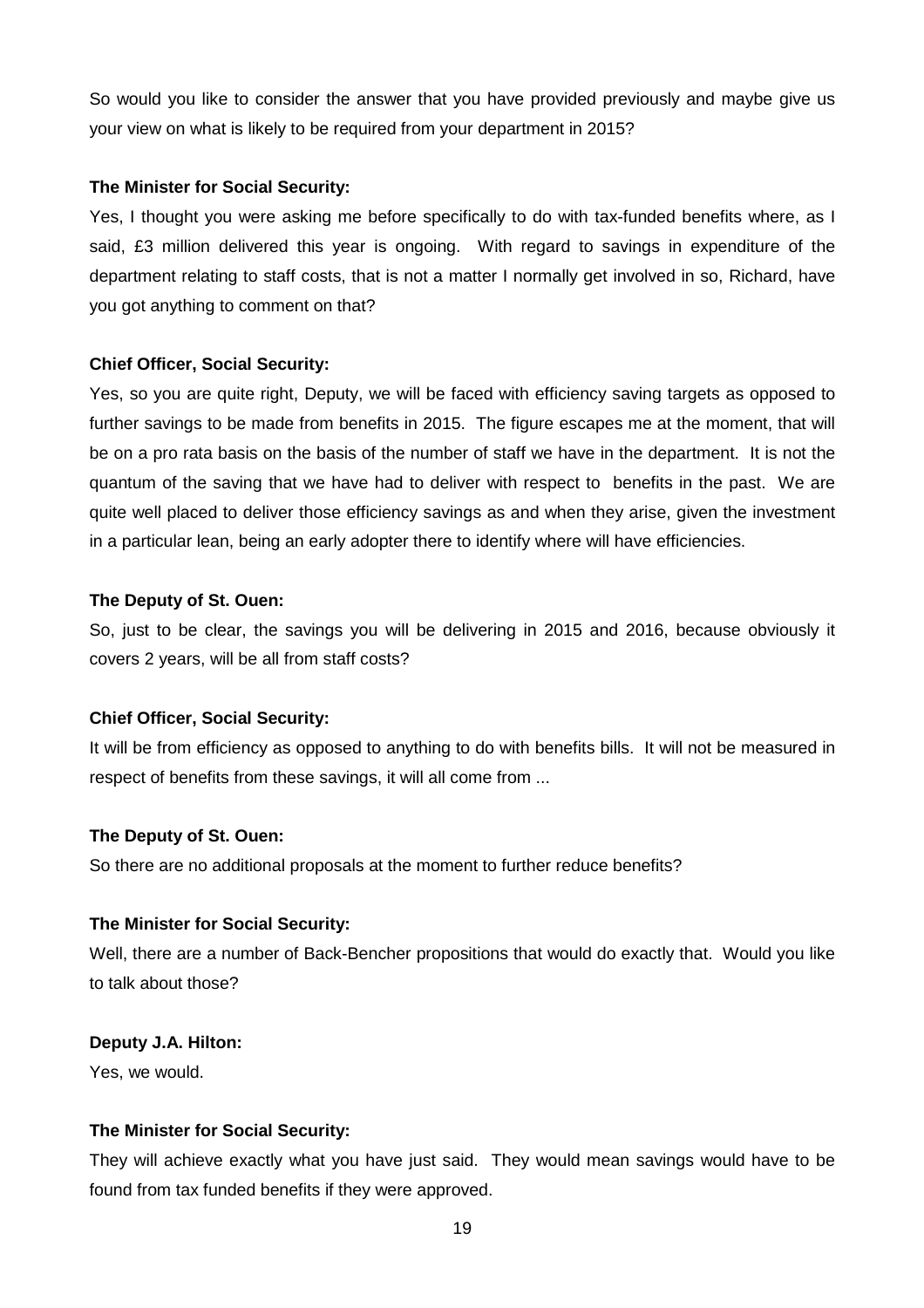#### **Deputy J.A. Hilton:**

Can we just ask you about that, because there is an amendment to one of your propositions, I believe, being debated next week and according to the report an indication has been given of a budget of at least £750,000 will be required. Do you have any comment to make on that? How your department might fund that if the amendment to the proposition is successful.

#### **The Minister for Social Security:**

Just to set the scene, the proposal that I am making is that children under school leaving age who are currently assessed at what is called PC3, which is personal care impairment level 3, which is a very high threshold, will receive in their own right the impairment component of income support, which is about £150 a week. It is going up in October. Irrespective of the income of the household. We have been doing that by exceptional payments authorised by the Minister since income support started.

[11:15]

The amendment is to extend that to what we call PC2 and PC1, which are much lower levels of impairment for children under school leaving age and to be available across the Island, not meanstested, and basically ... it is very difficult because we have no idea the level of PC1 and PC2 children in the Island. We have assessed that that could cost in region of £750,000 per annum if that was to be approved. We have been told by Treasury, and we know anyway, that we cannot change our budgets for 2015. We could perhaps build it into the new Medium Term Financial Plan. So to deliver as requested this increased cost across the Island, non means-tested as I said, so families with high income could also claim, we would have to reduce tax funded benefits and we would have to look to either reduce the budget for income support, so taking money away from people who have the lowest incomes to award benefits to families with the highest incomes. It is totally contrary to what income support was set up to do.

#### **Deputy J.A. Hilton:**

So currently PC1 and PC2 is means-tested benefit?

## **The Minister for Social Security:**

PC1, PC2 and PC3 are all means-tested but because PC3 children also come to our attention who are living in homes where the family do not qualify for income support, successive Ministers, since the introduction of income support, have awarded the PC3 component to that family for that child irrespective of their income. It is a continuation of the old attendance allowance that used to be awarded to these children.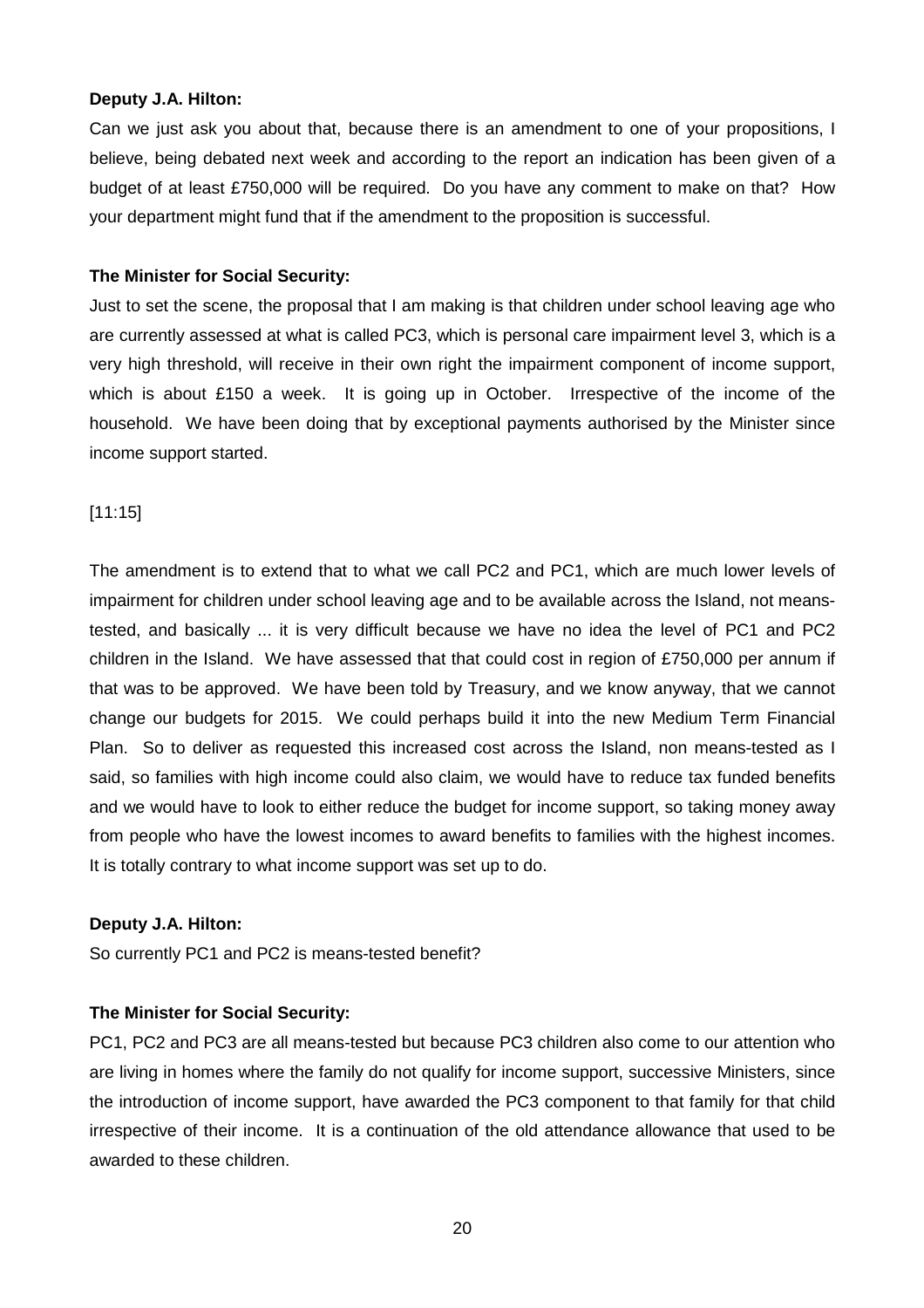## **The Deputy of St. Ouen:**

What changes, if any, happen when the child turns 18?

#### **The Minister for Social Security:**

It is school leaving age, 16. After that they would be entitled to make a claim in their right because they would no longer be required to be in school. So unless they are the benefactor of a large trust or something, they would be assessed on their own income, which would presumably be fairly negligible, if anything, and entitled to that full income support claim in their own right at that age.

#### **The Deputy of St. Ouen:**

So would it be the case that once a child becomes an adult, young adult at 16, that they would be financially better off ... being provided for financially, should I say, than before that age?

#### **The Minister for Social Security:**

Well, by being able to make their own claim for income support, having reached school leaving age, it means they are entitled to the other components of income support. They would probably be living in a household anyway, so they would not be awarded anything for rent or something like that but they would be awarded a personal component. Certainly that would be the main one they would be awarded, in addition to their impairment component that they already have.

#### **The Deputy of St. Ouen:**

So you say that they would not be able to receive some of the benefits because, because of their particular needs, they are required to be cared for by their parents? Do you think that is appropriate?

#### **The Minister for Social Security:**

Well, if they are living in a household ... if it is an income support household, we would already be helping with the rent as part of the components we would award. There is no actual extra cost for that child just because they reached school leaving age. They would be assessed like any other person who is able, fit and bodied who is living in a household. They are assessed in their own right as opposed to being part of the family.

#### **The Deputy of St. Ouen:**

Right, so you currently ... help me here. How do you differentiate between a young adult, a child, that has special needs, significant special needs, and an able-bodied individual of the same age?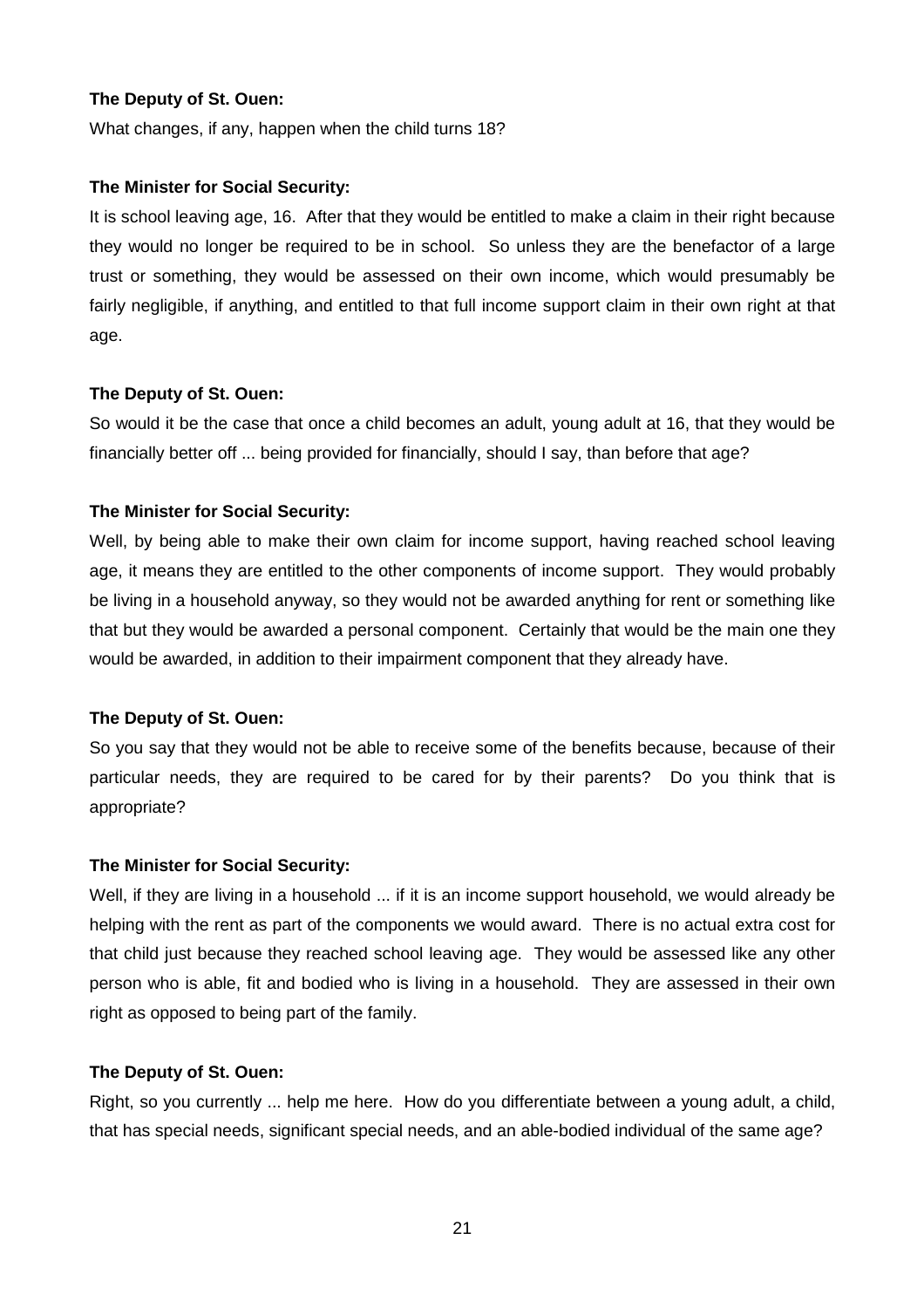Okay, there are various different situations. A fit young person who has left school, is living in an income support household, we do not pay the personal component until they have reached the age of 19. But if they are living in an income support household we will continue to pay the adult component to the head of the household for that person. Once they reach 19 they are entitled to make a claim in their own right as a separate household and we would award the personal component of income support, which is £90 a week. If they have a disability, irrespective of what level it might be, they could be awarded it at 16 ... sorry, this gets really complicated. I am going to be corrected if I have this wrong. But if they are already assessed at what we call personal care level 3, then they would continue to receive that in their own right and also the personal component of income support.

#### **The Deputy of St. Ouen:**

So the personal level 3 component would continue from childhood to adulthood regardless?

#### **The Minister for Social Security:**

Yes.

#### **The Deputy of St. Ouen:**

What about the component for levels 1 and 2, which is the issue, I believe that Deputy Martin has raised?

#### **Quality Director:**

Personal care component levels are single rates, so rates 1, 2, 3 and they do not depend on the age of the person but there are tests. So babies cannot walk so you cannot get points for not being able to walk if you are a baby. So there are lower age limits for some of the tests in the personal care element of it and therefore as you get older you have access to more points, potential points. So it is possible that your care level could increase depending on your age, however the amount of money that is associated with each care level does not change. So that is a slightly more generous system than before where the old child element was set at a lower level than the adult one. But, yes, if you get personal care level 2 at the age of 12, you will still get the same amount of money at the age 20.

#### **The Deputy of St. Ouen:**

So, in your opinion, do you believe that we are providing sufficient financial support for these children who have significant disabilities or special needs and that that support is maintained through from childhood to adulthood?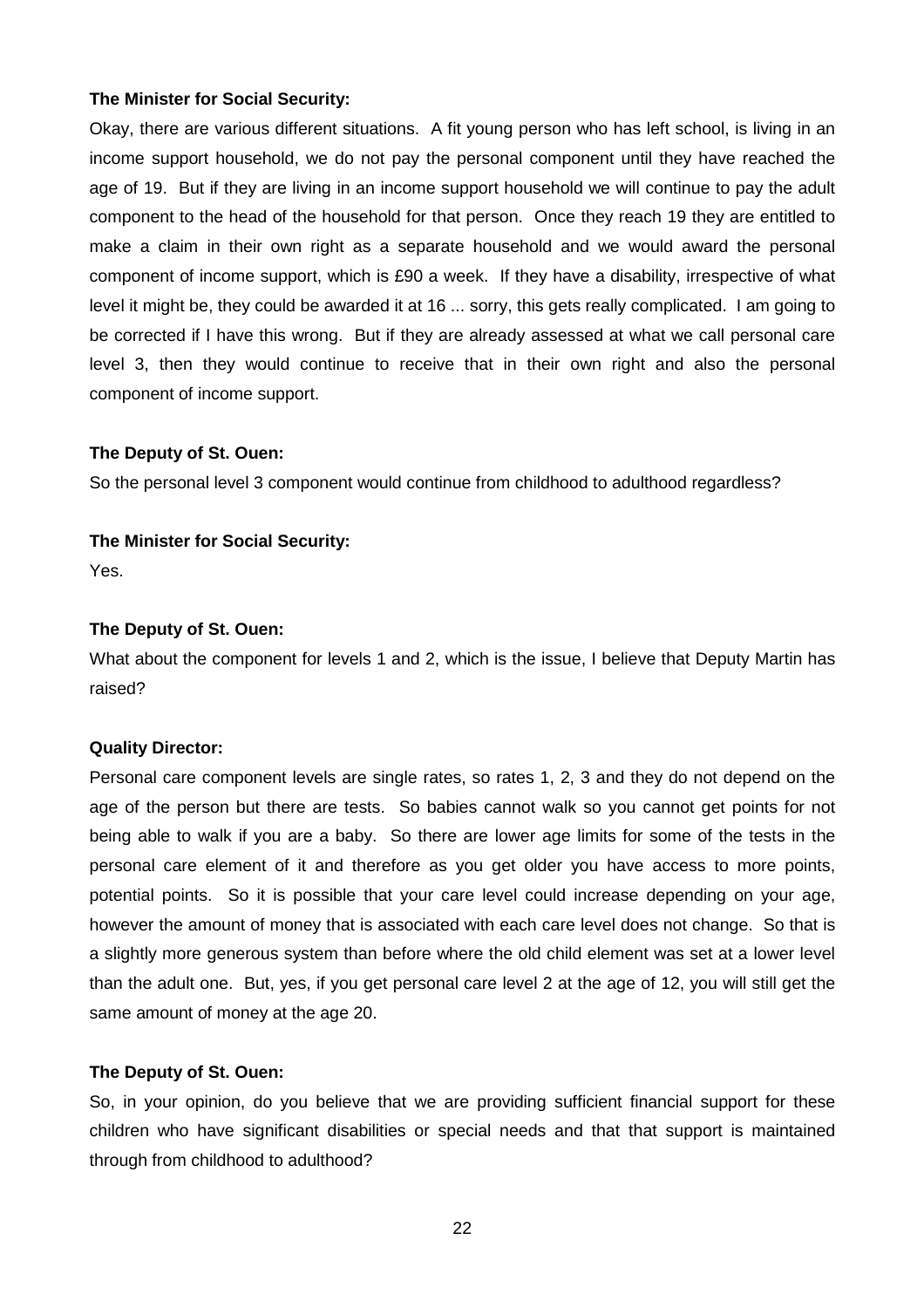Do you mean through the benefit system?

**The Deputy of St. Ouen:** 

Yes.

#### **The Minister for Social Security:**

I cannot talk for the services provided by Health.

#### **The Deputy of St. Ouen:**

Through the benefits, financial support through your department.

#### **The Minister for Social Security:**

Yes, I think we are but we have to be clear that the States agreed that disability benefits per se would be means-tested through income support. Various decisions that were made prior to the introduction of income support that the benefits that were previously available as tax funded benefits would be means-tested within the income support. Some of them had income limits anyway that were pertinent to claiming that particular benefit. So they sit within income support. What Deputy Martin is trying to do is to extend it non-means-tested to anybody in the Island who has a child who would be assessed at either level 1 or level 2. That is where the cost is significant because at the moment we have no idea how many there are and we would have to do an enormous amount of assessments to decide what level they might be. But irrespective of that, this is a tax funded benefit so tax funded money would be used to pay universally, if you like, across the Island. Because our budgets are tightly controlled, the only way we could do that would be to remove or reduce means-tested benefits at the moment for other people.

#### **The Deputy of St. Ouen:**

Are you saying you do not support the underlying aims and objectives that Deputy Martin is trying to address?

#### **The Minister for Social Security:**

No, I do not. No. Mainly because the States have made a decision that these sit within means testing. Obviously for adults we pay out long-term incapacity, short-term incapacity and benefits like that but for children they sit within means testing based on the income of the household.

#### **Deputy J.A. Hilton:**

Thank you. I would just like to touch briefly on sanctions. When you were here last I recall that you said that 12 claims have been closed and I was wondering if you could give us some up to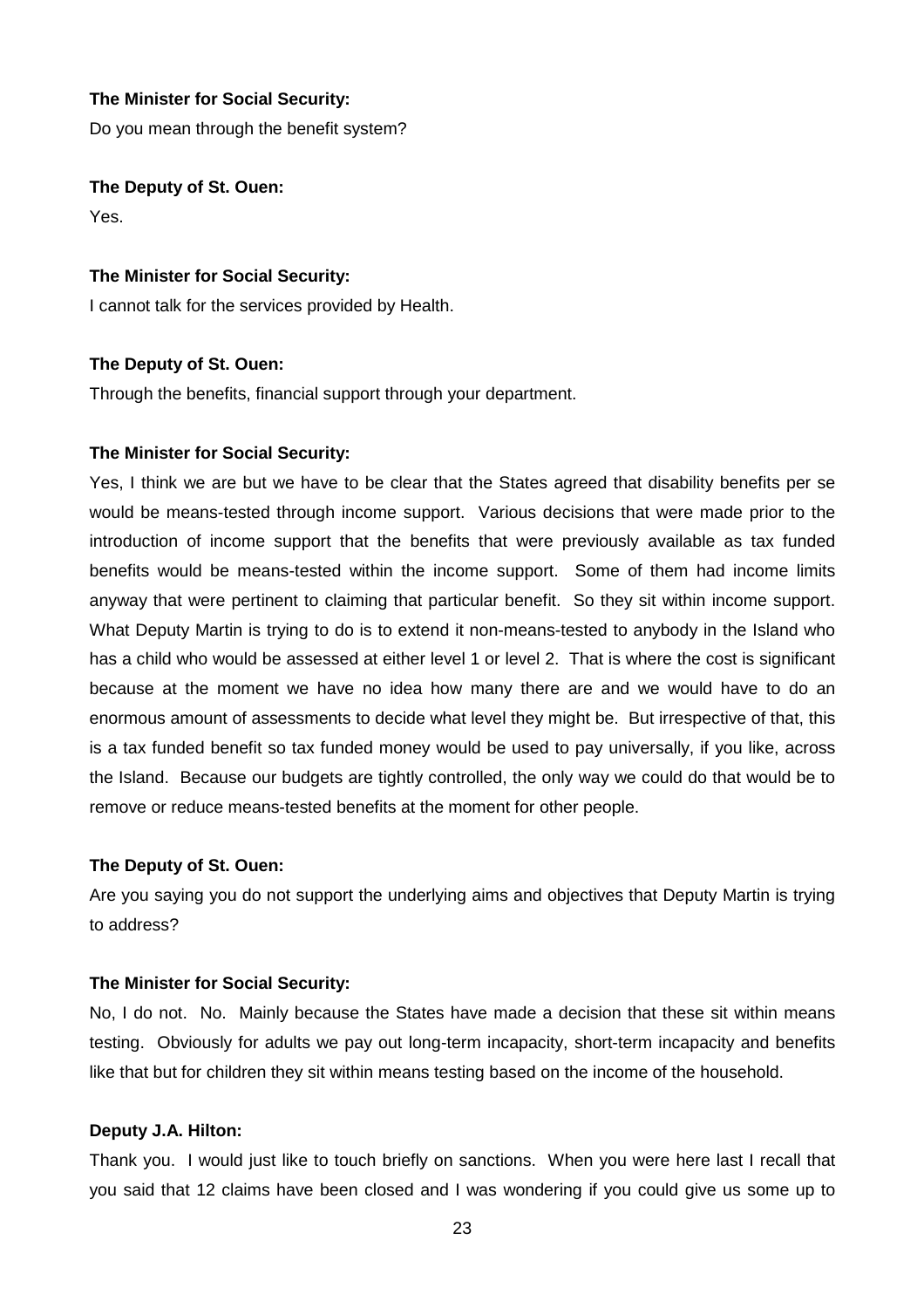date information on what has been happening since February and whether the response from people has been what you expected it to be?

## **The Minister for Social Security:**

Yes, I will have to look at my notes on that one because the figures are quite hard to remember. The changes came into force mid-October and I have figures here for the first 6 months of the new sanctions regime, that takes us to mid-April. We issued 559 warnings; there were 232 breaches 1, as we call them; 110 breaches 2 and 37 breaches 3, which would mean the removal of the income support claim completely. To compare it with the old system we have done averages and the old system would have produced 200 warnings as opposed to an average of 93 per month. The reduction of benefits of level 1 and 2 would have been 20 under the old system and 57 under the new. Claims closed under the old system would be 9 and 6 under the new. These are per month. Since October we have also introduced the sanction for giving up work without just cause and I think 71 people have been sanctioned under that for 13 weeks.

## **Deputy J.A. Hilton:**

So you have had 71 people come forward who have given up their work for whatever reason but have been told: "You are not liable for any benefit"?

## **The Minister for Social Security:**

They have suffered the penalty of the removal of their personal component for 13 weeks, yes.

## **Deputy J.A. Hilton:**

So 37 claimants had their benefit removed after receiving 3 sanctions?

## **The Minister for Social Security:**

Yes.

**Deputy J.A. Hilton:**  That was for a period of 13 weeks?

**The Minister for Social Security:** 

Sorry, how long is if for?

## **Operations Director:**

Six.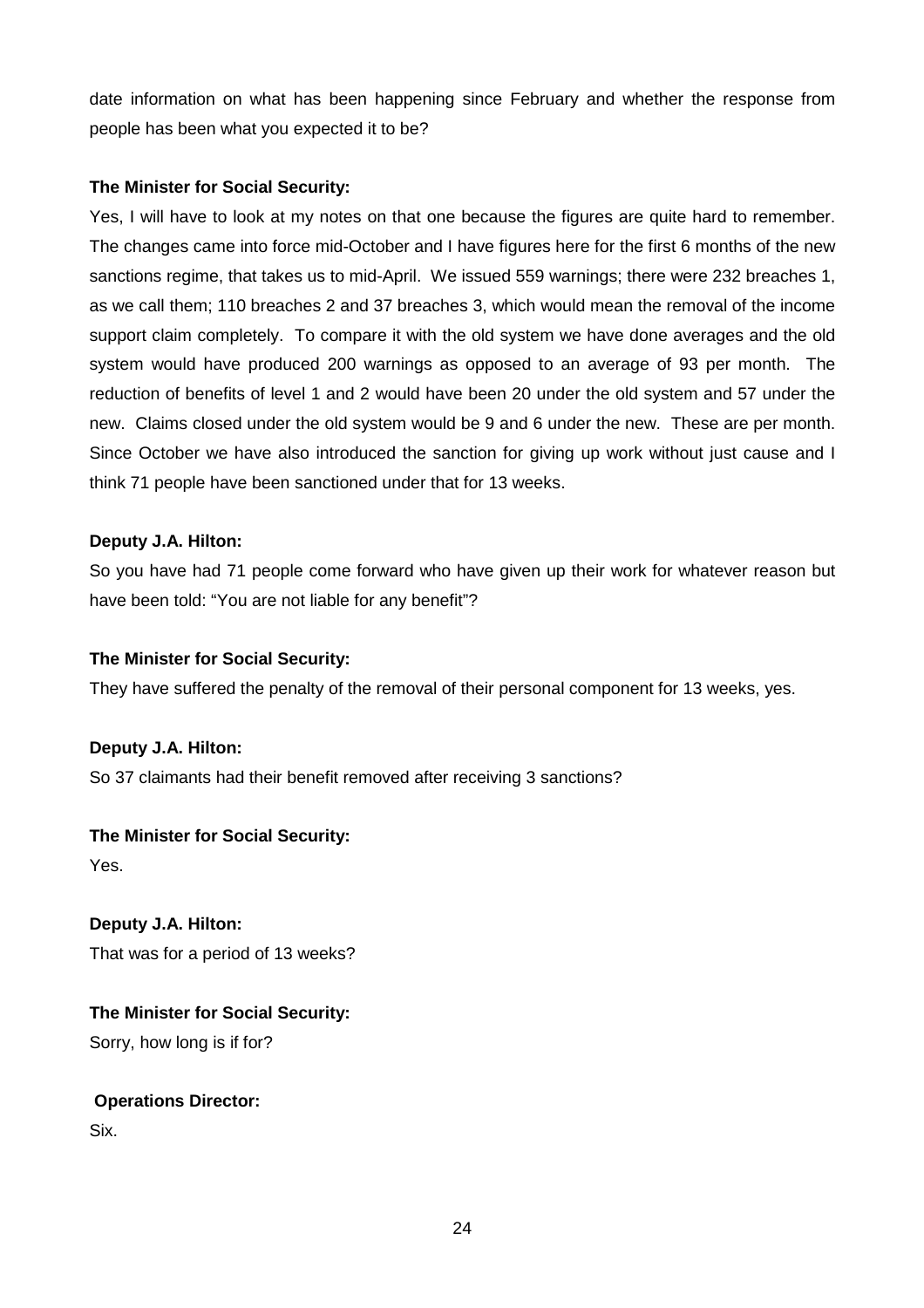Six.

## **Deputy J.A. Hilton:**

Just 6 weeks. Okay. All right, thank you for that.

## **The Deputy of St. Ouen:**

Just to change the subject a little. What actions are your department taking to increase the job opportunities, especially within the public sector for those individuals that suffer from some form of disability?

## **The Minister for Social Security:**

Sorry, we are talking about adults here? We must be talking about adults.

## **The Deputy of St. Ouen:**

Anyone over school leaving age.

## **The Minister for Social Security:**

Yes. Well, I think we have a number of schemes which we have been able to offer to people, for example, at J.E.T. (Jersey Employment Trust), such as the community jobs fund where we have been able to place some of the people from J.E.T. in positions in the community jobs fund. We have Workwise, which works with people who perhaps are furtherest away from finding employment for various reasons. So they will work closely with employers to try and place people or find a suitable vacancy for them. We are doing a piece of work in particular where we are looking at people who are on long-term incapacity or the older invalidity benefit to see if we can do more to assist them return to work, even if it is part-time work. So, again, we need obviously cooperation of employers to try and place people but we are working hard to get those who wish to work and can work into employment.

## **The Deputy of St. Ouen:**

I specifically asked what actions are being taken with regards the public sector ...

## **The Minister for Social Security:**

The public sector?

## **The Deputy of St. Ouen:**

The public sector and what success you had in increasing the number of individuals that are engaged in supporting them in the public sector.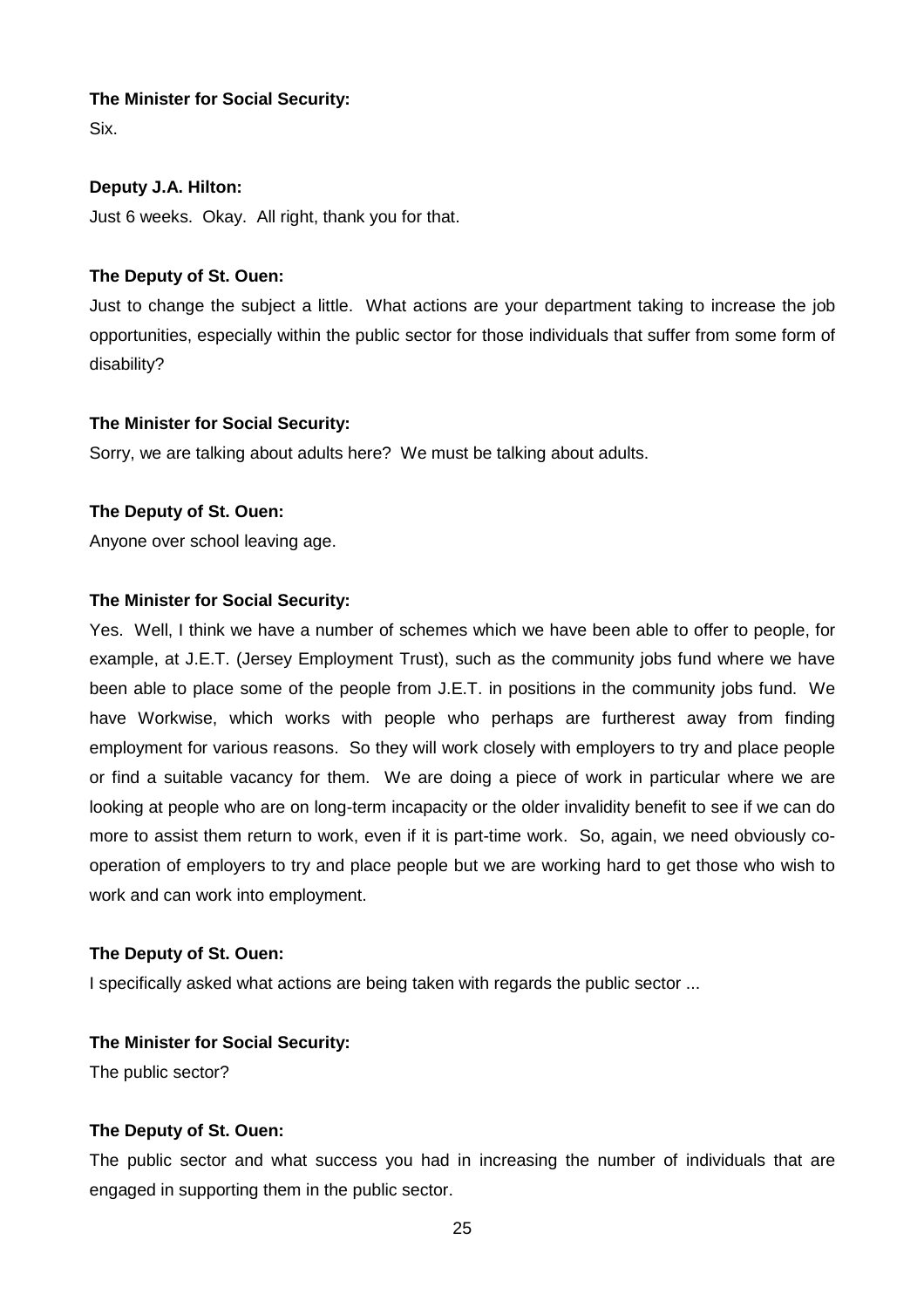The public sector are on board with providing job vacancies for people with a certain degree of disability. I have figures somewhere but I do not have them to hand. Ian, you did a piece of work on this.

#### **Operations Director:**

Yes, so we have ... as well as the community jobs fund where we fund roles in third charitable sectors, we also have a fund where we fund placement and roles in the States for jobseekers and that will include candidates from J.E.T., for example. We have a number of those at the moment who are on placement, paid roles within the States, through that scheme as well as on the community jobs fund. So we have a good relationship with J.E.T. and we have typically between 10 and 20 of their candidates who we are helping to source roles for them. They have access to all the services of Back to Work, for example, all the incentives for employers, like the Youth incentive, which is also available to the States of Jersey as well to employ young people.

#### **The Deputy of St. Ouen:**

Would you be able to provide us with information as to how many individuals with disabilities are currently employed within the public sector and equally in the private sector over a period of say 2 years?

[11:30]

That would give us an idea of how successful you have been in that period of time.

#### **The Minister for Social Security:**

It will be a little difficult because it depends what you mean by disabilities. It could be relatively minor that does not prevent them working or are you talking about major disabilities that make it very difficult in the workplace?

#### **The Deputy of St. Ouen:**

I will leave it to you to determine. Because presumably you must have a criteria that you place on how you identify individuals with disabilities, whether it is hearing loss, sight, physical, there is a range, is there not?

#### **Assistant Minister for Social Security:**

From the J.E.T. perspective we have got 9, in the year to date, in paid employment and 20 in work placements.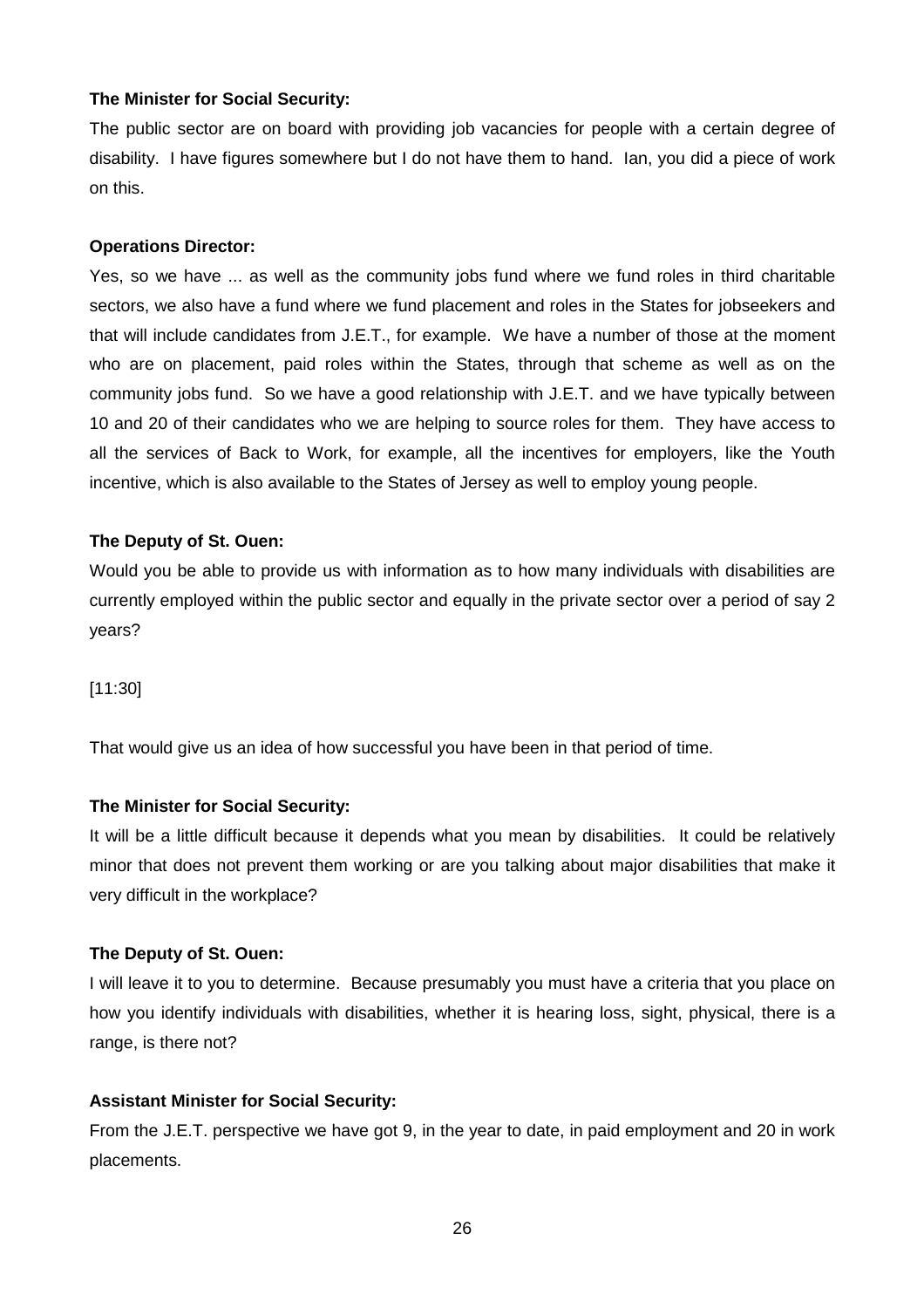**The Deputy of St. Ouen:** 

Again in the public sector?

## **Assistant Minister for Social Security:**

Total, in total.

## **The Deputy of St. Ouen:**

In total.

## **Assistant Minister for Social Security:**

Within the public sector, thereare 3 in paid work and 3 in work placements with Fire Service, hospital, environment and T.T.S. (Transport and Technical Services).

## **The Deputy of St. Ouen:**

So basically it seems that the private sector is doing far better at providing employment opportunities for these youngsters than the States? Do you think that is acceptable?

## **The Minister for Social Security:**

I think we are focusing on a particular group of people ... the J.E.T. group is a specific group but if you are talking in terms of people with disabilities, they are not necessarily going to be at J.E.T. You have listed a number of things that ...

## **The Deputy of St. Ouen:**

But that gives us a snapshot, Minister, does it not?

## **The Minister for Social Security:**

It gives a snapshot, yes. For the information you are seeking we would need the States Employment Board to have a system whereby anybody with any relatively minor or major disability working in the States of Jersey, that that is recorded in some way so we could produce the figures you want. I am sure some people do not even inform the employer that they have a disability in case it jeopardises their job. So I am not sure how you are going to get the figures you are after.

## **The Deputy of St. Ouen:**

Let us make it easier for you. The additional people that have been employed since the development of all the Advance to Work schemes and so on and so forth and the significant funds that have been used in investment to encourage more people back to work. It would be useful over a couple of years to identify, out of all those, the new people that have entered and have had the opportunity to access work.